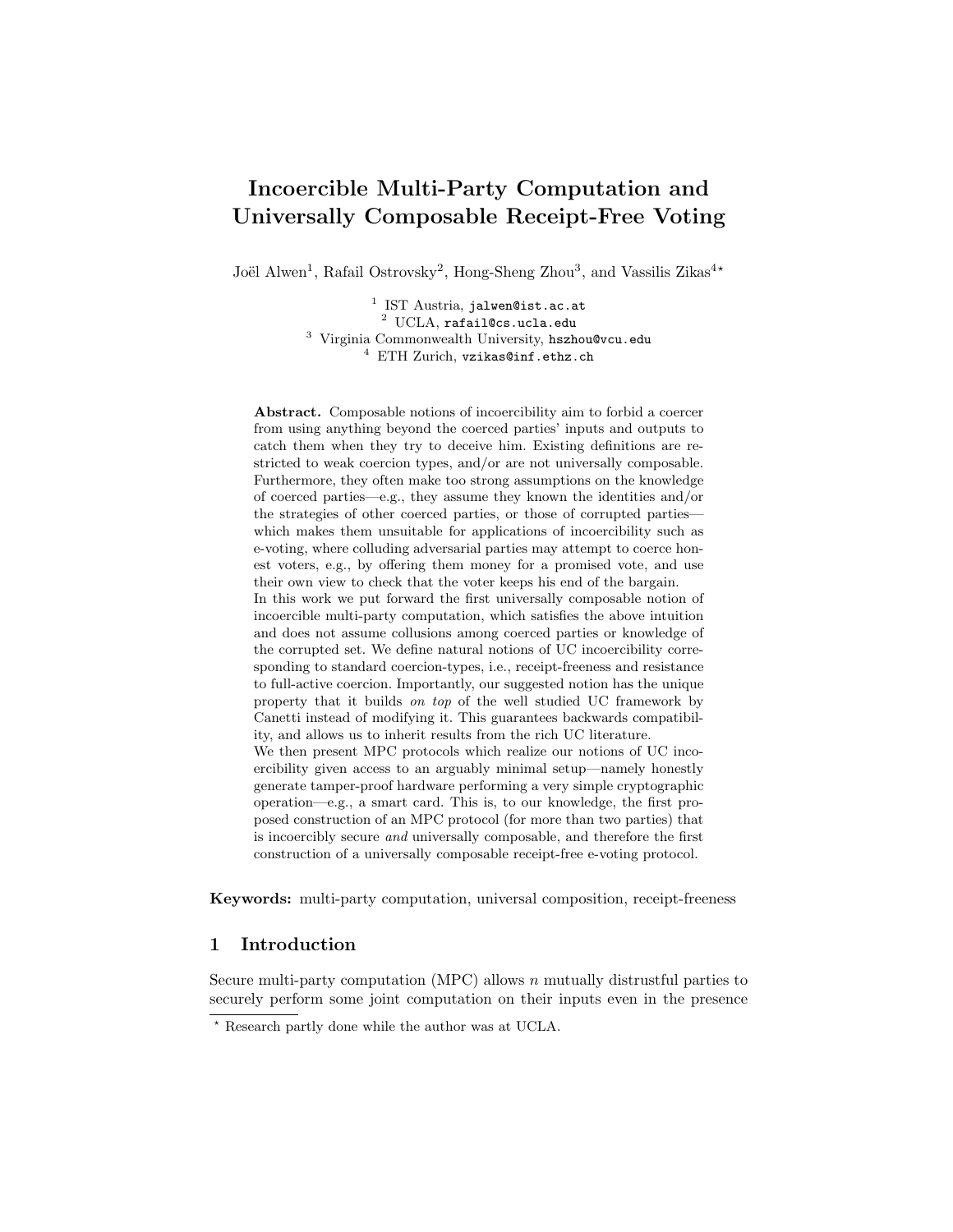of cheating parties. To capture worst-case (collaborative) cheating, a central adversary is assumed who gets to corrupt parties and uses them to attack the MPC protocol. Roughly speaking, security requires that the computation leaks no information to the adversarial parties about the inputs and outputs of uncorrupted, aka honest, parties (privacy) and that the corrupted parties cannot affect the output any more than choosing their own inputs (correctness).

The seminal works on MPC [\[36](#page-17-0)[,18,](#page-16-0)[3,](#page-16-1)[12\]](#page-16-2) established feasibility for arbitrary functions and started a rich and still evolving literature. Along the way, additional desired properties of MPC were investigated. Among these, universal composability guarantees that the protocol preserve its security even when executed within an online adversarial environment, e.g., along-side other (potentially insecure) protocols. Various frameworks for defining universal composability have been suggested [\[2,](#page-16-3)[30\]](#page-17-1), with Canneti's UC framework [\[6\]](#page-16-4) being the most common.

The above frameworks make use of the so called simulation-based paradigm for defining security which, in a nutshell, can be described as follows: Let  $f$  denote a specification of the task that the parties wish to perform. Security of a protocol  $\Pi$  for f is defined by comparing its execution with an ideal scenario in which the parties have access to a fully trusted third party, the functionality, which takes their inputs, locally computes  $f$ , and returns to the parties their respective outputs. More concretely, a protocol  $\Pi$  is secure if for any adversary A attacking  $\Pi$ , there exists an ideal adversary S attacking the above ideal evaluation scenario, which simulates the attack (and view) of  $A$  towards any environment  $\mathcal{Z}$  that gets to choose the parties' inputs and see their outputs.<sup>[5](#page-1-0)</sup>

Arguably, UC security captures most security guarantees that one would expect from a multi-party protocol. Nonetheless, it does not capture incoercibility a property which is highly relevant for one of a prototypical application of MPC, namely secure e-voting. Intuitively, incoercibility ensures that even when some party is forced (or coerced) by some external entity into executing a strategy other than its originally intender, e.g., coerced to use a different input or even a different protocol, then the party can disobey (i.e., deceive) its coercer, e.g., use its originally intended input, without the coercer being able to detect it.

In the special case of e-voting, where parties are voters, this would mean that a coercer, e.g., a vote buyer that offers a voter money in exchange of his vote for some candidate c, is not able to verify whether the voter indeed voted for  $c$ or for some other candidate. In other words, the voter cannot use his transcript as a receipt that he voted for c, which is why in the context of voting the above type of incoercibility is often referred to as receipt-freeness.

Which guarantees can we expect from a general definition of incoercibility? Clearly, if the coercer can use the outputs of the function to be computed to check upon the coerced party it is impossible to deceive him. Considering our voting scenario (concretely, majority election) if there are two candidates  $c_1$  and  $c_2$  and a set V of voters with  $|V| = 2m + 1$  for some m, and the coercer coercing

<span id="page-1-0"></span><sup>&</sup>lt;sup>5</sup> In strong (UC) definitions, it is required that this simulation is sound even in an on-line manner, i.e.,  $S$  is not only required to simulated the view of  $A$  but has to do so against an online environment that might talk to the adversary at any point.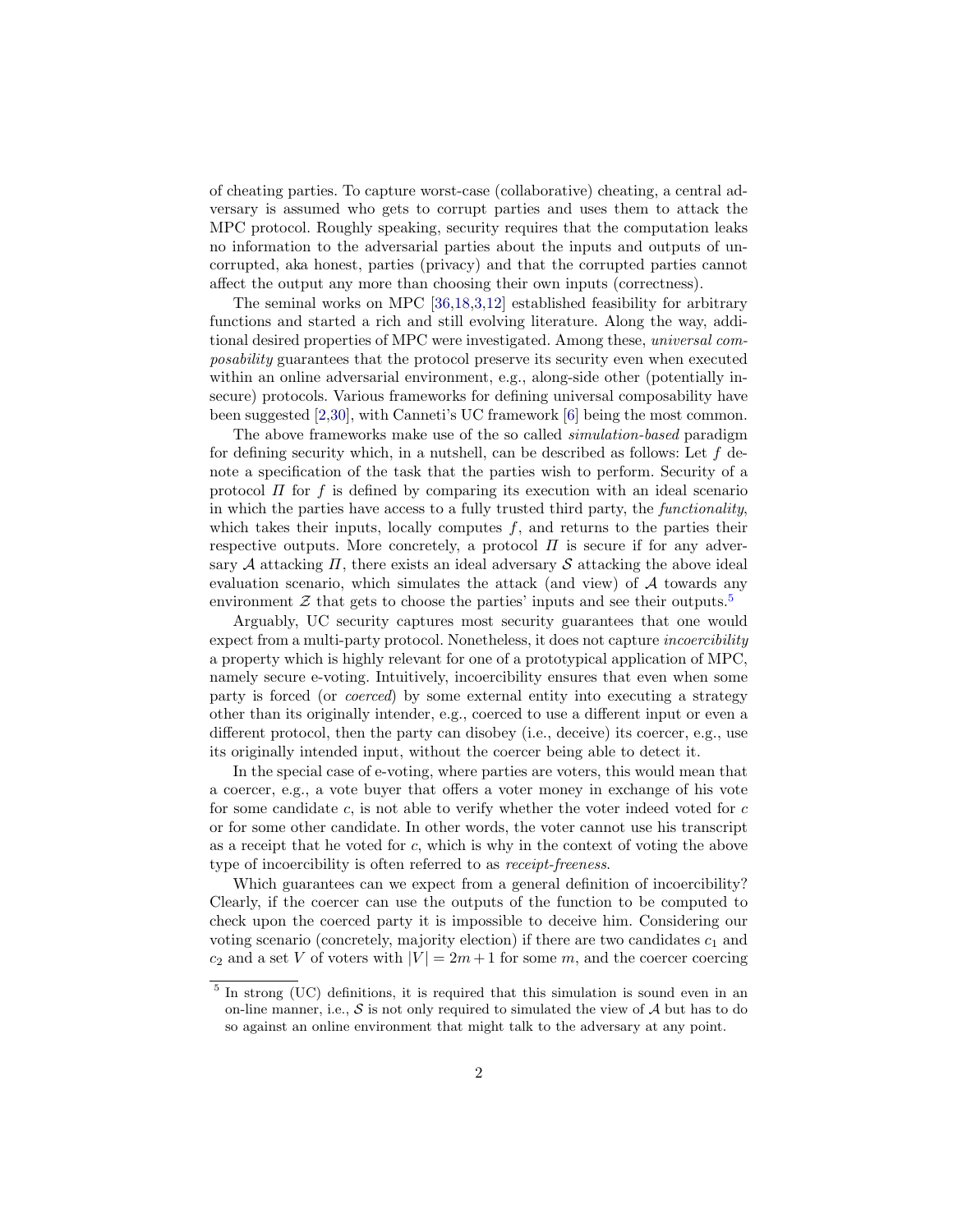$v_i \in V$  knows that half of the parties in  $V \setminus \{v_i\}$  voted for  $c_1$  and the other half voted for  $c_2$ , then  $v_i$  cannot deceive its coercer, as his input uniquely defines the outcome of the election. Therefore, composable notions of incoercibility [\[9,](#page-16-5)[35\]](#page-17-2) aim for the next best thing, namely allow the parties to deceive their coercer within the "space of doubt" that the computed function allows them. In other words, an informal description of incoercibility requires that the parties can deceive their coercer when they are executing the protocol as good as they can deceive someone who only observes the inputs and outputs of the computation.

Of course, the above intuition becomes tricky to formulate when the protocol is supposed to be incoercible and simultaneously tolerate malicious adversaries. There are several parameters to take into account when designing such a definition. In the following we sketch those that, in our opinion, are most relevant.

Coercion Type. This specifies the power that the coercer has on the coerced party. Here we one can distinguish several types of coercion: I/O-coercion allows the coercer to provide an input to the party and only use its output. This is the simplest (and weakest) form of coercion as it is implied by UC security. A stronger type is *receipt-freeness* or *semi-honest* coercion; here, the coercer gets to provide an input to the coerced party, but expects to see a transcript which is consistent to this input. This type corresponds to the notion of coercion introduced in [\[9,](#page-16-5)[10\]](#page-16-6) and abstracts the receipt-freeness requirement in the voting literature  $[31,33,20,32,23,27,28,19]$  $[31,33,20,32,23,27,28,19]$  $[31,33,20,32,23,27,28,19]$  $[31,33,20,32,23,27,28,19]$  $[31,33,20,32,23,27,28,19]$  $[31,33,20,32,23,27,28,19]$  $[31,33,20,32,23,27,28,19]$  $[31,33,20,32,23,27,28,19]$ .<sup>[6](#page-2-0)</sup> Finally, *active coercion* is the strongest notion of coercion, where the adversary instructs the coerced party which messages to send in the protocol and expects to see all messages he receives (also in an online fashion). This type of coercion has been considered, explicitly or implicitly, in the stand-alone setting (i.e., without universal composition) by Moran and Naor [\[32\]](#page-17-6) and more recently in the UC setting by Unruh and Müller-Quade [\[35\]](#page-17-2).

Adaptive vs. Static. As with corruption, we can consider coercers who choose the set of parties to coerce at the beginning of the protocol execution, i.e., in a static manner, or *adaptively* during the protocol execution depending on their view so far—e.g., by observing the views of other coerced parties.

Coercer/deceiver-collusions. The vast majority of works in the multi-party literature assumes a so called monolithic adversary who coordinates the actions of corrupted parties. This naturally captures the worst-case scenario in which cheaters work together to attack the protocol. Analogously, works on incoercible computation [\[9](#page-16-5)[,32](#page-17-6)[,35,](#page-17-2)[10\]](#page-16-6) assume a monolithic coercer, i.e., a single entity which is in charge of coordinating coerced parties. This has the following counterintuitive side-effect: in order for a coerced party to be able to deceive any such a monolithic coercer it needs to coordinate its deception strategy with other coerced (or with honest) parties. In fact, in recent universally composable notions of incoercibility this deceiver coordination is explicit. For example, in [\[35\]](#page-17-2) an even stronger requirement is assumed: the coerced parties which attempt a

<span id="page-2-0"></span> $6$  For the special case of encryption, resiliency to semi-honest coercion corresponds to the well-known concept of deniability [\[8\]](#page-16-7).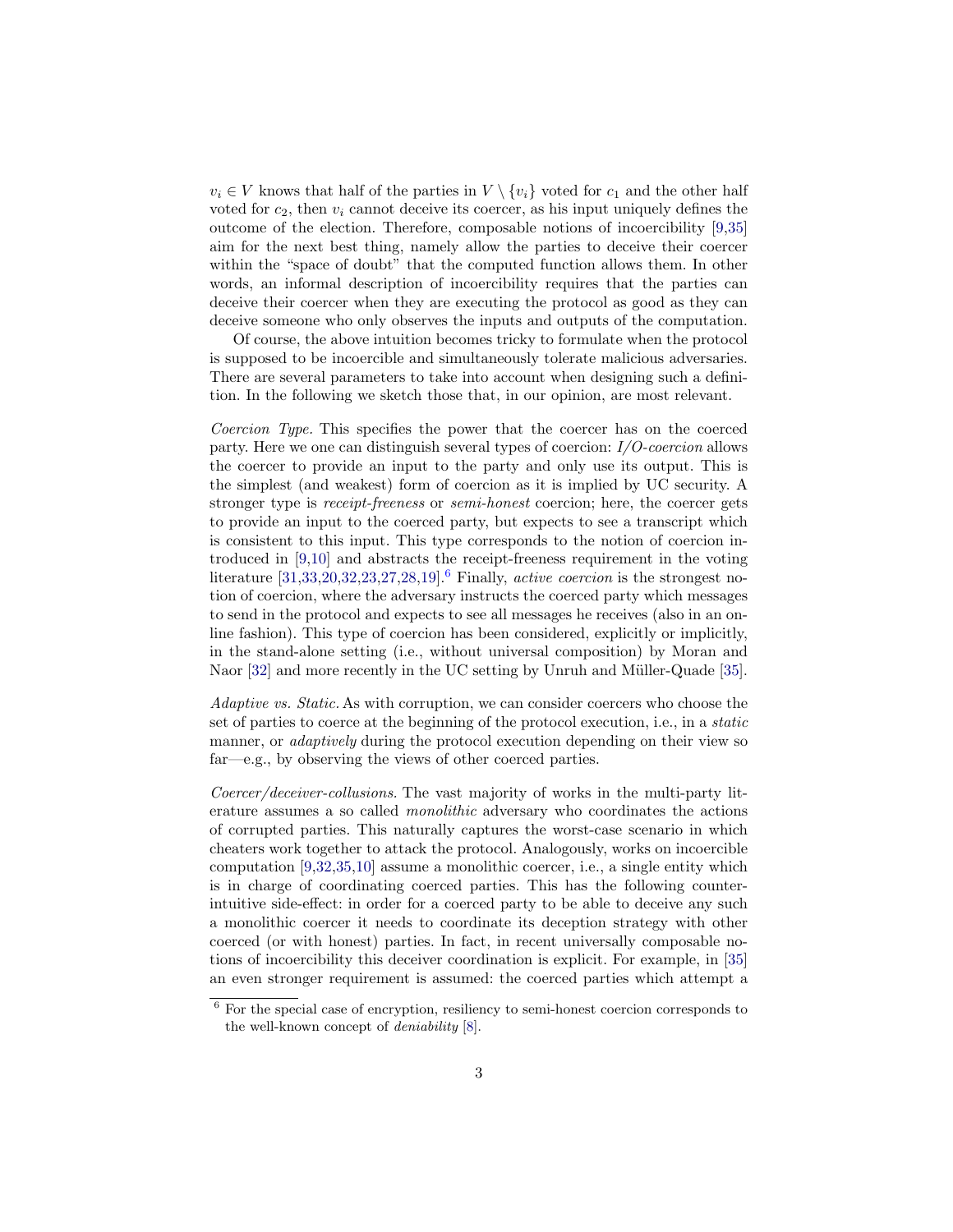deception know the identities and deception strategies of other coerced parties, and even the identities of all corrupted parties. This is an unrealistic assumption in scenarios such as e-voting, where a potential vote-seller is most likely oblivious to who is cheating or to who else is selling its vote.

In order to avoid the above counter intuitive situation, in this work we assume that deception (therefore also coercion) is local to each coerced party, i.e., coercers of different parties are not by default colluding. Alas, casting our definition in the UC framework makes coercer collusion explicit: Although coercers are local, they can still be coordinated via an external channel, e.g., through the environment. In fact, in our definition the worst-case environment implicitly specifies such a worst-case coercion scenario.

Informants and dependency between corruption and deception. Another question which is highly relevant for incoercibility, is whether or not coerced parties know the identities of the cheaters/adversaries. In particular, a worst case coercion scenario is the one in which the coercer and the adversary work together to check on the coerced parties—stated differently, the coercer uses corrupted parties as informants against coerced parties to detect if they are attempting to deceive him. (In the context of receipt-free voting, this corresponds to checking the view/receipt of vote sellers against the corresponding views of malicious parties.) Clearly, if a coerced party knows who are the informants then it is easier to deceive its coercer. (This is the approach taken in [\[35\]](#page-17-2), where the identities of corrupted parties are accessible to the deceivers via a special register.) Arguably, however, this is not a realistic assumption as it reduces the effect of using informants—a vote buyer is unlikely to tell the vote seller how he can check upon him. The modeling approach taken in this work implies that real-world deceivers have no information on who is corrupted (or coerced).

Our Contributions. In this work we provide the first security definition of incoercible multi-party computation which is universally composable (UC) and makes minimal assumptions on the coerced parties' ability to deceive their coercer. Our definition offers the same flexibility on addressing different classes of coercion as standard security notion offers for corruptions. Indicatively, by instantiating it with different types of coercion we devise definitions of UC incoercibility against semi-honest coercions—corresponding to the classical notion of receipt-freeness—as well as of the more powerful active coercions corresponding to the strong receipt-freeness notion introduced in [\[32\]](#page-17-6). As a sanity check, we show that if the coercers only see the output of coerced parties (a notion which we call I/O-incoercibility), then any UC secure protocol is also incoercible.

In addition to flexibility, our definition has the following intuitive properties: Universal composability and compatibility with standard UC. We prove universal composition theorems for all the suggested types of incoercibility, which imply that an incoercible protocol can be composed with any other incoercible protocol. Because our definition builds on top of the UC framework instead of modifying is (e.g., as in [\[35,](#page-17-2)[10\]](#page-16-6)), our protocols are automatically also universally composable with standard (coercible) UC protocols, at the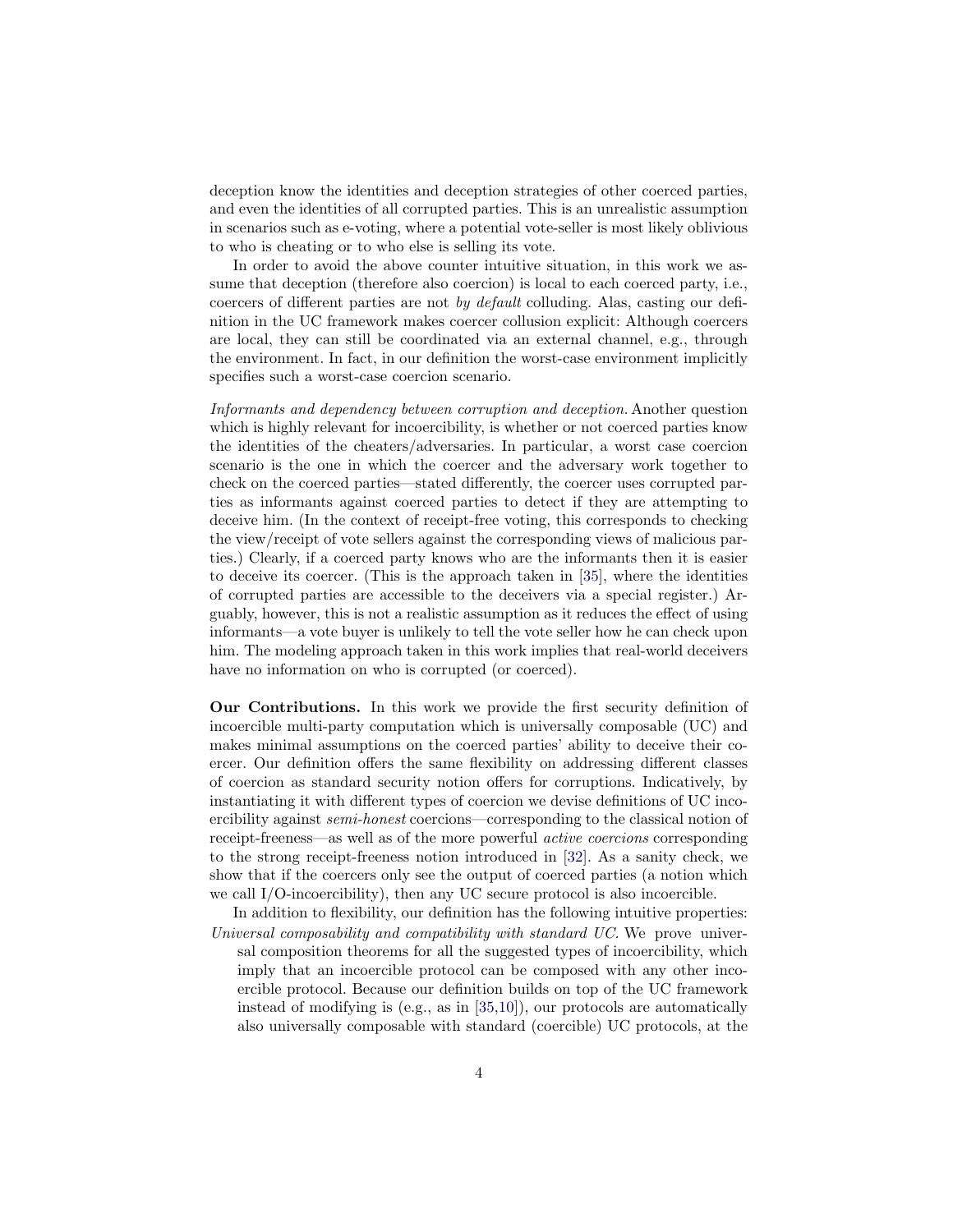cost, of course, of giving up incoercibility; that is, when composing an incoercibly UC protocol with a standard (coercible) UC protocol, we still get a UC secure protocol. We note in passing that defining incoercibility in UC has the additional advantage that it protects even against on-line coercer, e.g., vote-buyer that expect the receipt to be transmitted to them while the party is voting.

Minimal-knowledge deceptions. The deceivers in the real-world have no knowledge of who is coerced or corrupted, nor do they know which strategy other coerced parties will follow. Thus they need to deceive assuming that any party might be an informant.

Last but not least, we present a UC incoercible protocol for arbitrary multiparty computation which tolerates any number of actively corrupted and any number of coerced parties (for both semi-honest and active coercion), as long as there is at least one honest party. Our protocols make use of an arguably minimal and realistic assumption (see the discussion below), i.e., access to a simple honestly generated hardware token. To our knowledge, ours is the first protocol construction, which implements any functionality in the multi-party  $(n > 2$  parties) setting. In fact, our construction can be seen a compiler, in this token-hybrid model, of UC secure to incoercible UC secure protocols. Therefore, when instantiated with a fast UC secure protocol it yields a realistic candidate for construction for UC secure incoercible e-voting.

Our protocol is proved secure against static coercion/corruption, but our proofs carry through (with minimal modifications) to the adaptive setting. In fact, our protocols realize an even stronger security definition in which the coercers, but not the coerced parties (i.e, the deceivers), might coordinate their strategies. However, we chose to keep the definition somewhat weaker, to leave space for more solutions or possibly different assumptions.<sup>[7](#page-4-0)</sup>

The ideal token assumption. Our protocols assume that each party has access to a hardware token which might perform fresh encryptions with to some hidden keys that are shared among the parties. The goal of the token is to offer the parties a source of hidden randomness that allows them to deceive their coercer. A setup of this type seems to be necessary for such a strong incoercibility notion when nearly everyone might be corrupted, since if the coerced parties have no external form of hidden randomness, then it seems impossible for them to deceive—the coercer might request their entire state and compare it with messages received by its informants, which would require the coerced party to align its lie with message it sends to the informants (whose the identities are unknown).

On top of being minimal in the above sense, our encryption token assumption is also very easy to implement in reality for a system with a bounded number of participants—this is typically the case in elections: Let  $N$  be an upper bound on the voters; the voting registration authority (i.e., the token creator and distributor) computes N keys  $k_1, \ldots, k_N$ , one for every potential voter; every  $p_i$ 

<span id="page-4-0"></span><sup>7</sup> Recall that our definition does allow coercer coordination through the environment.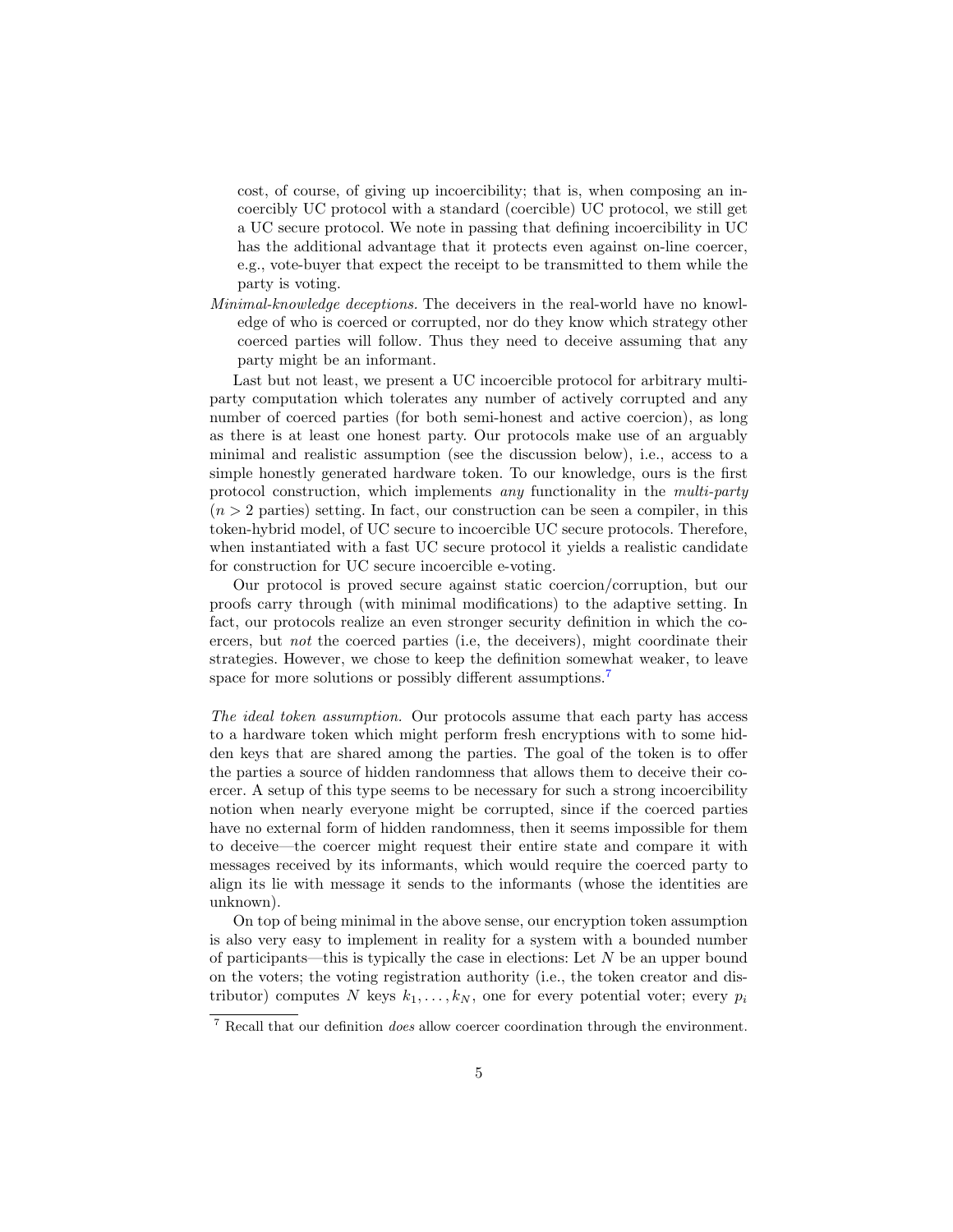who registers receives his ith token along with a vector of  $N$  random strings  $(k_{1i},\ldots,k_{Ni})$ , corresponding to his keys-shares; the last  $p_i$  who registers (i.e., the last to be in the registration desk before it closes) receives his token, say the  $n$ -th token, along with the vector  $(k_{1n},\ldots,k_{Nn}) = (k_1,\ldots,k_n) \oplus \bigoplus_{i=1}^n (k_{1i},\ldots,k_{Ni}),$ where ⊕ denotes the component-wise application of the bit-wise xor operation. Note that the assumption of a hardware token (capturing pre-distributed smart cards) has been used extensively in practice, e.g., in the university elections in Austria and even the national elections in Finland and Estonia [\[14\]](#page-16-8).

Related Literature. The incoercibility literature can roughly be split in two classes: works that look at the special case of receipt-free voting [\[4,](#page-16-9)[34,](#page-17-11)[31](#page-17-3)[,33,](#page-17-4)[22](#page-17-12)[,15](#page-16-10)[,1](#page-16-11)[,26,](#page-17-13)[16,](#page-16-12)[19](#page-17-10)[,15,](#page-16-10)[1,](#page-16-11)[26,](#page-17-13)[20](#page-17-5)[,23,](#page-17-7)[27,](#page-17-8)[28\]](#page-17-9) and works that look at the more general problem of incoercible realization of arbitrary multi-party functions [\[9](#page-16-5)[,32](#page-17-6)[,35,](#page-17-2)[10\]](#page-16-6). Below, we focus on the second class which is closer to our goal and refer the reader to the full version of this work for a short survey of the voting-specific literature.

The first to consider incoercibility in the setting of general MPC were Canneti and Gennaro [\[9\]](#page-16-5). They put forth a notion of incoercibility for static off-line semihonest coercions. Unfortunately their notion is only known to be sequentially composable and moreover the definition is not compatible with the more general setting of computing reactive functionalities. On the positive side, deception strategies are both split and oblivious of other deceivers, and [\[9\]](#page-16-5) does provide a construction realizing a large class of (non-reactive) functions f.

Building on the idea of [\[9\]](#page-16-5), Moran and Naor [\[32\]](#page-17-6) define a stronger version of incoercibility against adaptive active coercions using split oblivious deception strategies. They go on to provide a construction implementing a voting functionality. Their model of communication and execution is based on that of [\[5\]](#page-16-13) and, thus, provides sequential (but not concurrent or universal) composability [\[6\]](#page-16-4); also, similarly to [\[9\]](#page-16-5), it is not clear how to extend the model in [\[32\]](#page-17-6) to reactive functionalities (such as say a commitment scheme).

More recently Unruh and Müller-Quade [\[35\]](#page-17-2) provided the first universally composable notion of incoercibility. Due to similarity in goals with our work, we provide a comparison with our definition and results. In a nutshell, the defini-tion in [\[35\]](#page-17-2) specifies the deception strategy  $D$  as an extra form of adversary-like machine. The requirement is that for any such deceiver  $D$  in the ideal world, there exists a corresponding real-world deceiver  $D<sub>S</sub>$  (in [\[35\]](#page-17-2)  $D<sub>S</sub>$  is called deceiver simulator) such that for any (real-world) adversary  $A$  there exists and (ideal-world) simulator  $\mathcal S$  that makes the ideal world where  $D$  controls the coerced and  $\mathcal S$  the corrupted parties, indistinguishable from the real world where  $D<sub>S</sub>$  controls the coerced and  $A$  the corrupted parties, in the presence of any environment  $\mathcal{Z}$ .<sup>[8](#page-5-0)</sup> Importantly, in [\[35\]](#page-17-2) it is explicitly assumed that the deceiver has access to a public register indicating which parties are corrupted and which are deceiving. As already mentioned, the above modelling choices of [\[35\]](#page-17-2) have the

<span id="page-5-0"></span><sup>&</sup>lt;sup>8</sup> In fact, the model of [\[35\]](#page-17-2) builds on the externalized UC (EUC) model of Canetti et al. [\[7\]](#page-16-14) which is designed to allow for deniable protocols.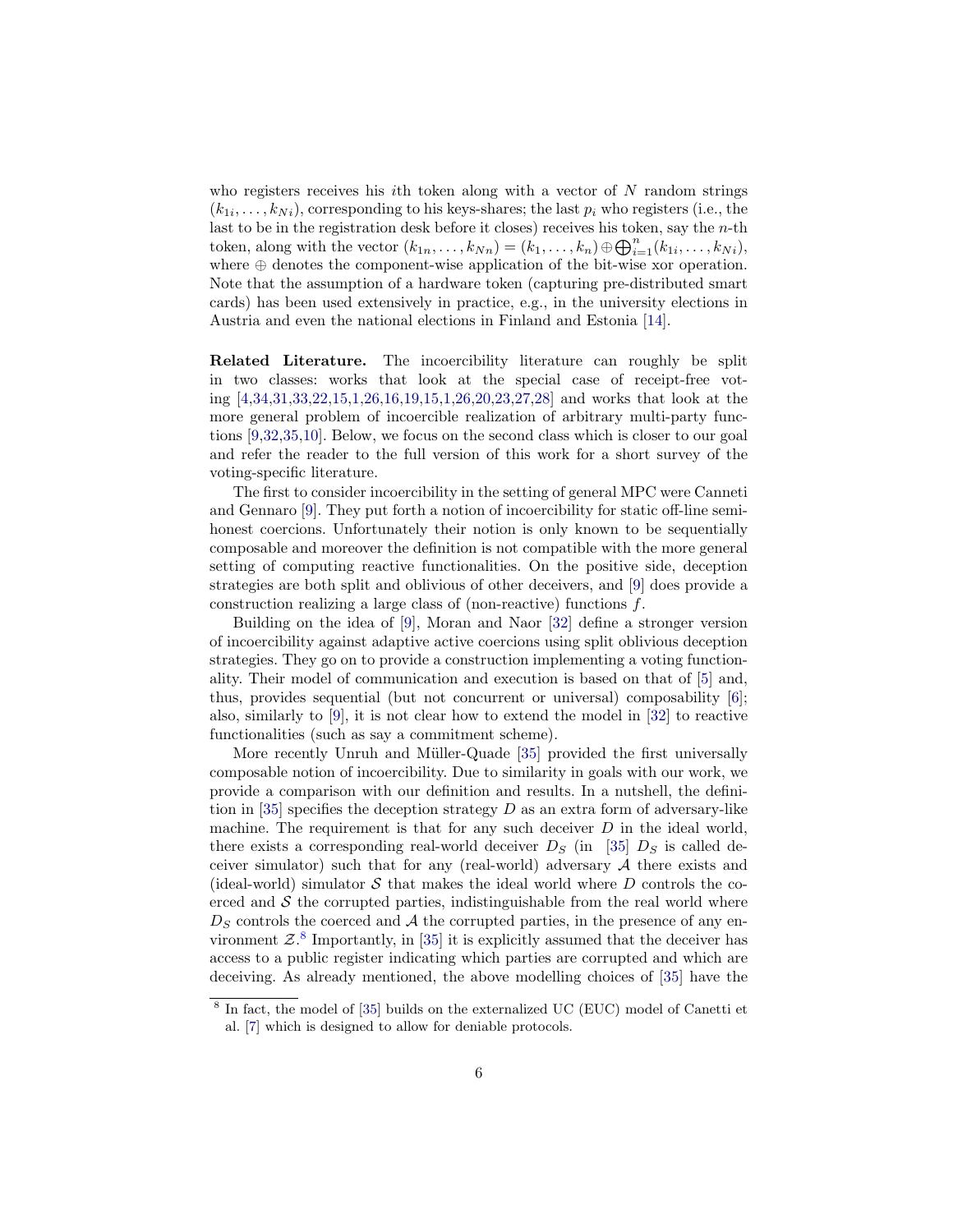following side-effects: (1) the real-world deceiving parties are explicitly allowed out-of-band communication (since deception is coordinated by the monolithic  $D<sub>S</sub>$ ) and (2) they know the identities of the corrupted parties, i.e., of the potentially informants. As discussed above these assumptions are not realistic for e-voting. Furthermore, the model of execution in [\[35\]](#page-17-2) considerably deviates from the GUC model, e.g., it modifies the number of involved ITMs and the corruption mechanism, which can lead to syntactical incompatibilities with GUC protocols and issues with composition with (coercible) GUC protocols.[9](#page-6-0)

An alternative approach to universally composable incoercibility was taken in the most recent revision of Canetti's UC paper, and adopted in [\[10\]](#page-16-6) for the twoparty setting. This definition builds on the idea from [\[9\]](#page-16-5) and is for semi-honest coercions. Furthermore, the coercion mechanism in the multi-party setting is unspecified and no composition theorem is proved.<sup>[10](#page-6-1)</sup>

In terms of protocols, in [\[10\]](#page-16-6) a two-party protocol in the semi-honest coercion and corruption model is suggested assuming indistinguishability obfuscation [\[17\]](#page-16-15). Their approach is based on Yao's garble circuits and is specifically tailored to the two party setting; as they argue, their protocols are not universally composable under active corruption. On the other hand, in [\[35\]](#page-17-2) a two-party protocol for computing a restricted class of two-party functionalities was suggested; also here it is unclear whether or not this approach can yield a protocol in the multi-party setting or for a wider class of two-party functionalities. Thus ours is the first UC secure incoercible multi-party protocol, which can be, for example, used for receipt-free voting—an inherently multi-party functionality.<sup>[11](#page-6-2)</sup>

Outline of the Remainder of the Paper. In Section [2](#page-7-0) we present our UC incoercibility definition. Subsequently, in Section [3](#page-11-0) we describe instances of our definitions corresponding to the three standard coercion types, namely,  $I/O$ , receipt-freeness, and active coercion and corresponding composition theorems. Following that, in Section [4](#page-12-0) we provide our UC receipt-free protocol for computing any given function. Our protocol is simple enough to be considered a good starting point for an alternative approach to existing e-voting protocol. Finally, in Section [5](#page-15-0) we prove that our receipt-free protocol can withhold even active coercion attacks. Due to space limitation, the proofs have been moved to the full version of this work.

<span id="page-6-3"></span>Preliminaries and Notation. Our definition of incoercibility builds on the Universal Composition framework of Canetti [\[6\]](#page-16-4) from which we inherit the protocol execution model along with the (adaptive) corruption mechanism. We assume the reader has some familiarity with the UC framework [\[6\]](#page-16-4) but in the

<span id="page-6-0"></span> $9 \text{ For example, the corruption mechanism as described in } [35]$  $9 \text{ For example, the corruption mechanism as described in } [35]$  does not specify that (let alone how) the deceiver simulates deception towards the corresponding adversary.

<span id="page-6-1"></span> $10$  Note that the Definition in [\[10\]](#page-16-6) also changes the underlying model of computation, which makes it necessary to re-prove composition.

<span id="page-6-2"></span> $11$  Our protocol uses the CLOS protocol [\[11\]](#page-16-16) in a black-box manner, and it remains secure even when CLOS is replaced by more efficient protocols, e.g., the IPS protocol [\[21\]](#page-17-14) in the pre-processing model.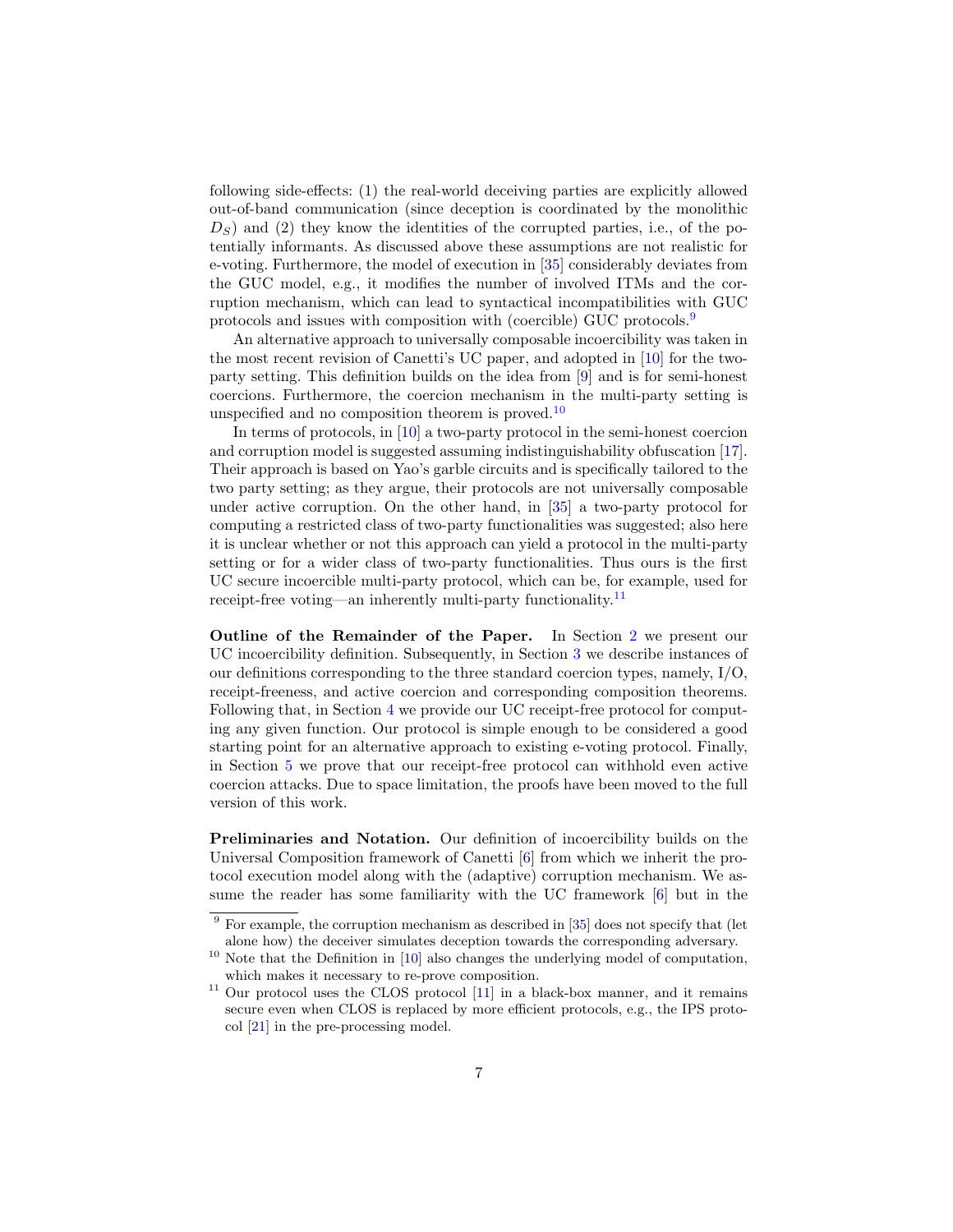following we recall some basic notation and terminology. We denote by ITM the set of efficient (e.g. poly-time) ITMs and by [n] the set of integers  $\{1, \ldots, n\}$ . For simplicity, we use the notations " $p_i$ " and "party i" interchangeably to refer to the party with identity i. For a set  $\mathcal{J} \subseteq [n]$  if for each  $i \in \mathcal{J}$  the ITM  $\pi_i$ is a protocol machine for party i then we use the shorthand  $\pi_{\mathcal{J}}$  to refer to the  $|\mathcal{J}|$ -tuple  $(\pi_{i_1}, \ldots, \pi_{i_{|\mathcal{J}|}})$ . In particular we simply write  $\pi$  to denote  $\pi_{[n]}$ .

A protocol  $\pi$  UC emulates  $\rho$  if  $\pi$  can replace  $\rho$  in any environment in which it is executed; similarly, a protocol  $UC$  realizes a given functionality  $\mathcal F$  if it UC emulated the the dummy  $\mathcal{F}\text{-}hybrid$  protocol  $\phi$ , which simply relays inputs from the environment to  $\mathcal F$  and vice versa. In [\[6\]](#page-16-4) protocols come with their hybrids (so the hybrids are not written in the protocol notation); but for sake of clarity in order to make the hybrid-functionality explicit, we at times write it as a superscript of the protocol, e.g., we might denote a  $\mathcal{G}$ -hybrid protocol  $\pi$  as  $\pi^{\mathcal{G}}$ .

Finally, we use the following standard UC terminology: we say that a party (or functionality) P issues a delayed message x for another party  $P'$  (where x can be an input or an output for some functionality) to refer to the process in which  $P$  prepares  $x$  to be sent to  $P'$ , but requests for the simulator's approval before actually sending it. Depending on whether or not this approval request includes the actual message, we refer to the delayed output as public or private, respectively. For details on delayed messages we refer to [\[6\]](#page-16-4).

# <span id="page-7-0"></span>2 Our UC Incoercibility Definition

Our security notion aims to capture the intuition that deceiving one's coercer is as easy as the function we are computing allows it to be. Intuitively, this means that for any (ideal-world) deception strategy that the coerced party would follow in the ideal world—where the functionality takes care of the computation—there exists a corresponding *(real-world)* deception strategy that he can play in the real world which satisfies the following property:

The distinguishing advantage of any set of coercers in distinguishing between executions in which parties deceive and ones where they do not deceive is the same in the ideal world (where coerced parties follow their ideal deception strategy DI) as it is in the real world (where parties follow their corresponding real-world deception strategy DR).

To capture worst-case incoercibility (and get composition) we let the environment play the role of the coercer. This makes the ability of coercers to collude explicit while capturing worst-case and on-line coercion strategies. However, in order to provide a flexible definition, which for example captures the standard notion of receipt-freeness, where coerced parties follow their protocol, we define the effect of a party's coercion as a transformation applied on its protocol, which specifies the control the environment/coercer has on a corrupted party. For example, in the case of receipt-freeness this transformation internally logs the state of the coerced party, and upon reception of a special message from  $Z$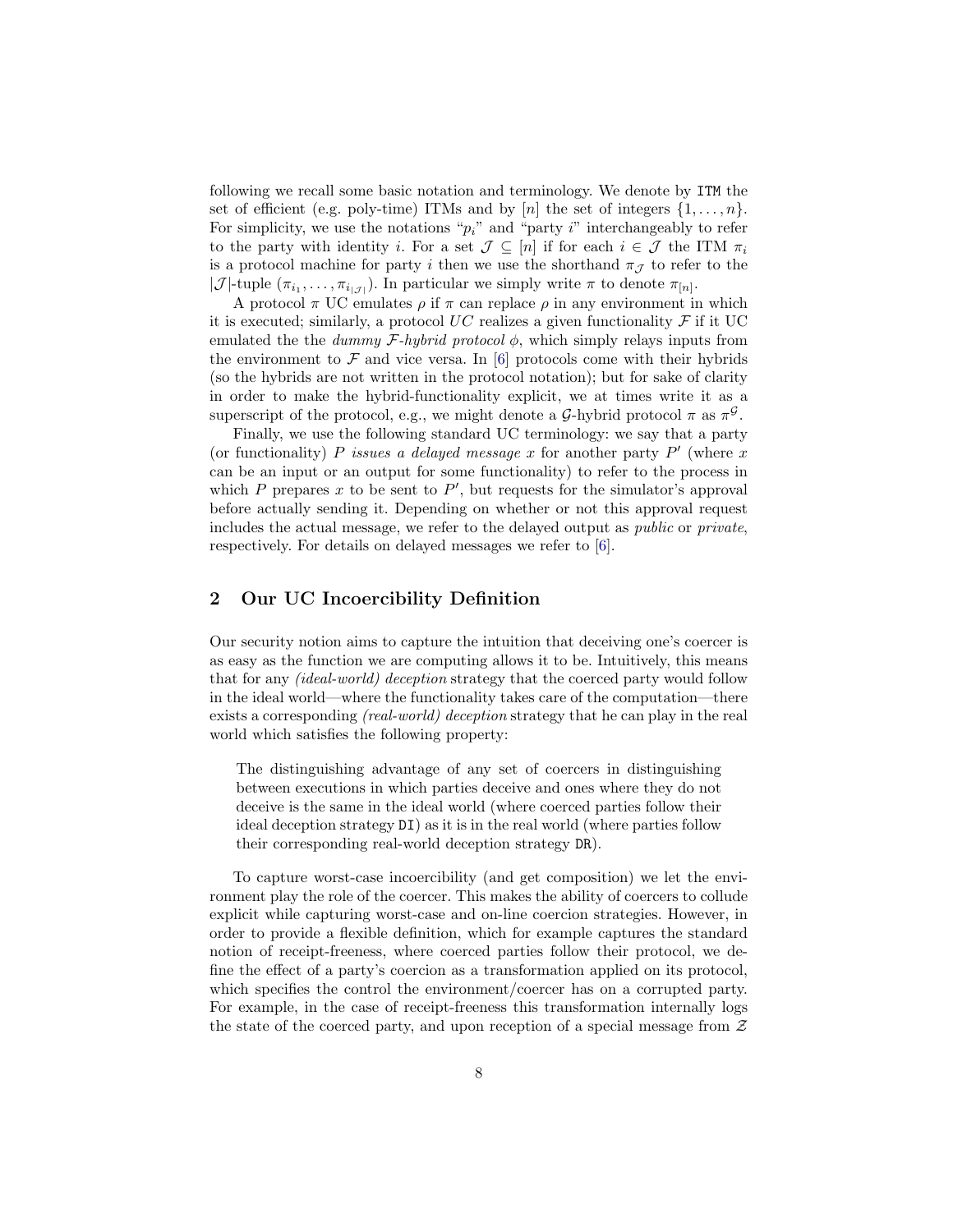<span id="page-8-0"></span>

Fig. 1: The incoercibility definition. For clarity we explicitly write the hybrids  $\mathcal F$  and G. The interfaces on the right of  $\mathcal F$  (resp. G) correspond to interfaced of honest parties. Parties  $i$  and  $j$  are coerced according to the coercer C. Dashed lines denote communication tapes to the adversary implicitly modeling a network of insecure channels.

requesting a "receipt" it hands  $\mathcal Z$  this state. We refer to the next section for a detailed definition of different coercion types.

The above idea is demonstrated in Figure [1,](#page-8-0) were the following four worlds are illustrated: the ideal world where coerced parties follow their coercer's instructions (top left), the ideal world where coerced parties attempt a deception (bottom left), the real world where coerced parties follow their coercer's instructions (top right), and the real world where the coerced parties attempt a deception (bottom right). As sketched above, incoercibility requires that if the advantage of the best environment (i.e., the one that maximizes its advantage) in distinguishing the top-left world from the bottom-left world is  $0 \leq \Delta \leq 1$ , then the advantage of the best environment in distinguishing the top-right world from the bottom-right world is also  $\Delta' = \Delta$  (plus/minus some negligible quantity).

The above paradigm captures the intuition of incoercibility, but in order to get a more meaningful statement we need the incoercible protocol to also be secure, i.e., implements its specification. This means that when parties do follow their coercion instructions, the protocol should be a secure implementation of the given functionality. In the above terminology, there should be a simulator which makes the top-right world indistinguishable from the top-left world. This has two implications: First, together with the previous requirement, i.e., that  $\Delta'$  $\Delta \pm negl$ . it implies that the bottom-right world should also be indistinguishable from the bottom-left world for the same simulator.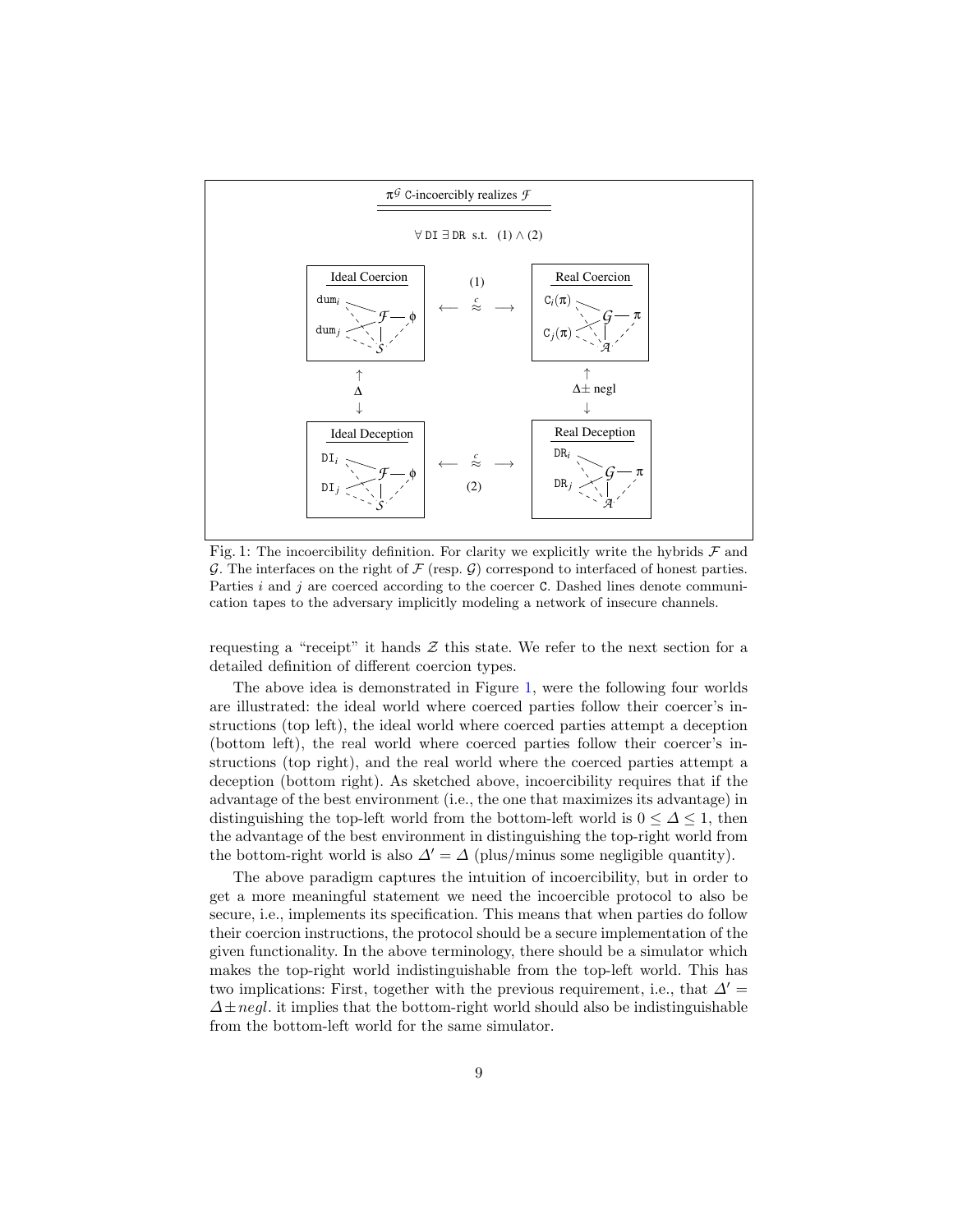Second, to ensure that the top two worlds are indistinguishable for natural coercions, e.g., for receipt-freeness, we need that when the environment sends a coercion-related message—e.g., a receipt-request—to a coerced party, this message is actually answered wether in the real or in the ideal world. In the real world the coerced protocol will take care of this. Therefore, in the ideal world we assign this task to the simulator: any messages which is not for the functionality is re-routed to the simulator who can then reply with a (simulated) receipt; formally, this is done by applying a "dummy" ideal-coercion strategy which just performs the above rerouting. Importantly, to make sure that the receipt is independent of the actual protocol execution, and in particular independent of the ideal deception strategy, we do not allow the simulation knowledge of the inputs of coerced parties, or of the deception strategy (formally, the latter is guaranteed by ensuring that the ideal deception strategy is applied on messages that are not given to the simulator.) The detailed definition follows.

Coercions and Deceptions. For a given protocol machine  $\pi_i$  we define a coercion C to be a special a mapping from ITMs to ITMs with the same set of communication tapes. In particular the ITM  $C(\pi_i)$  has the same set of communication tapes as  $\pi_i$  and it models the behavior the coercer is attempting to enforce upon party  $p_i$  running protocol  $\pi$ . Different types of coercions from the literature can be captured by different types of mappings. In the following section we specify three examples corresponding to the most common coercion types in the literature.

To model the ideal-world behavior (intuitively the "effective" behavior) of a coerced party when obeying its coercer, we use the protocol ITM dum called the dummy coercion (we at times refer to dum as the extended dummy protocol). As sketched above, dum ensures that the simulator handles all messages that are not intended for the functionality. More concretely, the following describes the behaviour of dum upon receiving a message from various parties.

- **From Z:** If the message has the form  $(x, \text{fid})$  intended for delivery to function-ality F, dum forwards x to F using a private delayed input (c.f. Page [7\)](#page-6-3). All other messages from  $Z$  are forwarded to the simulator.
- From  $\mathcal{F}$ : Any message from  $\mathcal{F}$  is delivered to the simulator.
- **From S:** If the message has the form  $(x, \text{fid})$  then dum forwards x to F. Otherwise it forwards the message to Z.

An ideal-world deception strategy corresponds to an attempt of a coerced party to lie to the environment about its interaction with the ideal functionality  $F$ . Thus, it can be described as a mapping applied on the messages that the deceiving party exchanges with the functionality and with the environment. To keep our assumptions minimal, we require the real-world (protocol) deception strategy to also have the same structure, i.e., be described it as mappings applied on the messages that the deceiving party  $p_i$  running a protocol exchanges with its hybrids and with the environment.<sup>[12](#page-9-0)</sup>

<span id="page-9-0"></span> $12$  A more liberal, but weaker, definition could allow the real-world deception strategy to be an arbitrary Turing machine with the same hybrids as  $p_i$ .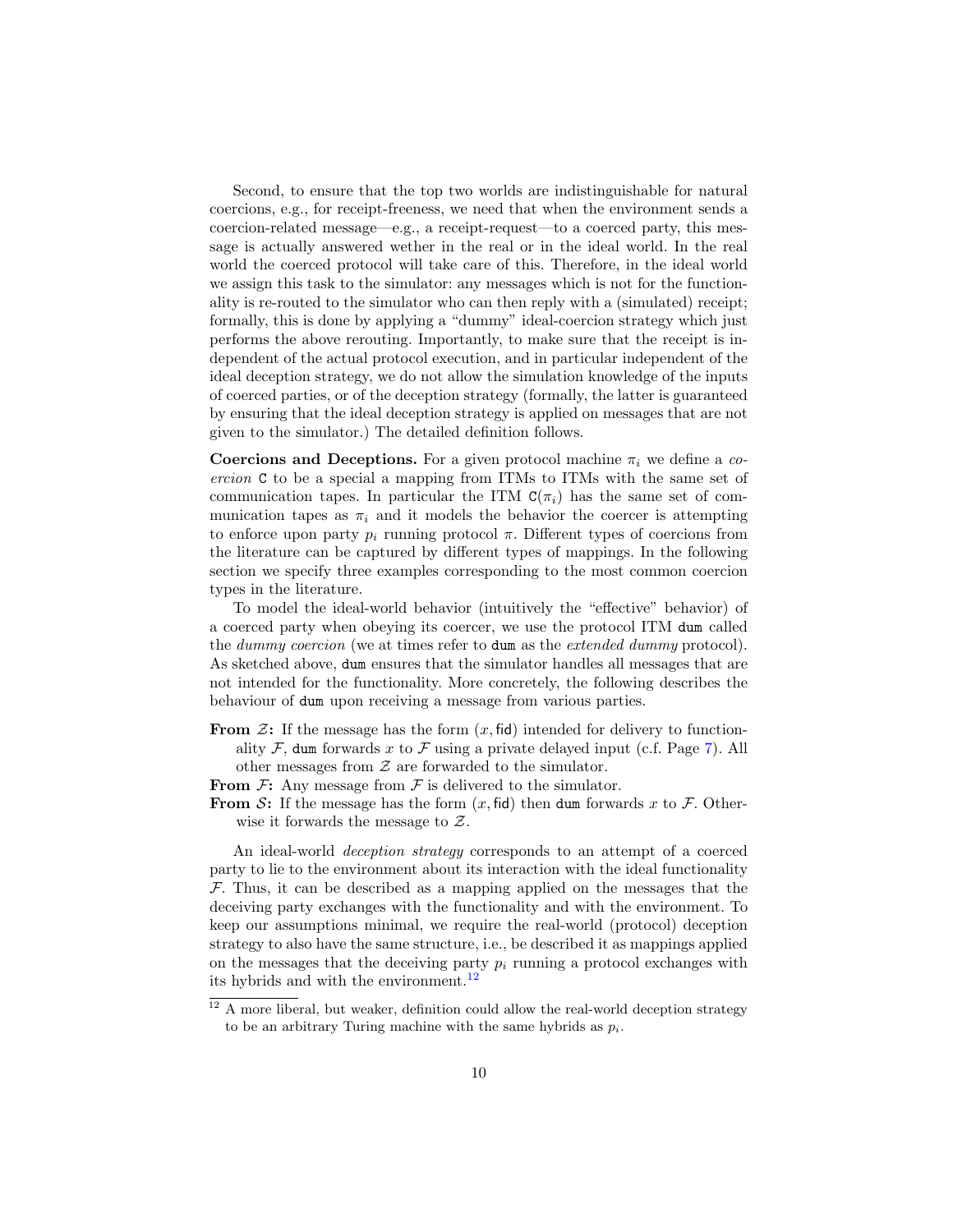Thus, to capture deception by party  $p_i$  running ITM  $\pi_i$ , we define a *deception* strategy, denoted by  $D_i(\pi_i)$ , to be an ITM which can be described via a triple  $(D_i^1, \pi_i, D_i^2)$  of interconnected ITMs behaving as follows:  $\pi_i$ 's messages to/from the adversary are not changed, but we place  $D_i^1$  between  $\pi_i$  and  $\mathcal Z$  while we place  $D_i^2$  between  $\pi_i$  and its hybrids. For notational simplicity we, at times, omit the argument from  $D_i(\cdot)$  and write  $D_i$  instead of  $D_i(\pi_i)$  when the argument is already clear from the context.

Using these concepts we can now somewhat sharpen the above intuition on our definition. Informally, a protocol  $\pi$  UC *incoercibly* realized a functionality F with respect to a coercion C (in short:  $\pi$  C-IUC realizes F) if the following two conditions are satisfied: (1) for any set  $\mathcal{J} \subseteq [n]$  of coerced parties, when replacing the honest protocol  $\pi_i$  with the wrapped protocol  $\hat{\pi}_i = C_i(\pi)$  for all  $i \in \mathcal{J}$  the resulting network UC realizes the F-dummy protocol  $\phi$ , where the parties  $i \in \mathcal{J}$  use  $C_i$  instead of  $\phi$ ; and (2) for any player and their ideal deception  $DI_i = D_i(\text{dum}_i)$  there exists a real deceiving strategy  $DR_i = D_i'(C_i(\pi))$  such that no environment can catch coerced parties lying with  $DI_i$  in  $\rho$  with probability better than catching them lying with  $DR<sub>i</sub>$  in  $\pi$ .

To make the above intuition formal, we need the following notation. Let  $\mathcal{J} \subseteq [n]$  denote the set of coerced parties. (To avoid unnecessarily complicated statements, we restrict to static coercion, so the set  $\mathcal J$  is chosen by  $\mathcal Z$  at the beginning of the protocol execution.) The execution of protocol  $\pi$  with coercion  $C$  corresponds to executing, in the  $UC$  model of execution, the protocol which results by replacing for each party  $j \in \mathcal{J}$  it's protocol machine  $\pi_j$  with the above described  $C_i(\pi)$ . Much like UC, we write  $\{EXEC_{\pi, \mathcal{C}, \mathcal{A}, \mathcal{Z}}(\lambda, z)\}_{\lambda \in \mathbb{N}, z \in \{0,1\}^*}$ to denote the ensemble of the outputs of the environment  $\mathcal Z$  when executing protocol  $\pi$  with the above modifications, in the presence of adversary  $\mathcal{A}$ . Consistently with the UC literature, we often write  $\text{EXEC}_{\pi,c,A,Z}$  instead of  $\{EXEC_{\pi,\mathcal{C},\mathcal{A},\mathcal{Z}}(\lambda,z)\}_{\lambda\in\mathbb{N},z\in\{0,1\}^*}$ . We also use the notation UC-EXEC<sub> $\pi,\mathcal{A},\mathcal{Z}$ </sub> to denote the analogous ensemble of outputs for a standard UC execution. For clarity, for the dummy F-hybrid protocol  $\phi$  we might write  $\text{EXEC}_{\mathcal{F},\mathcal{C},\mathcal{S},\mathcal{Z}}$  and UC-EXEC $_{\mathcal{F},\mathcal{S},\mathcal{Z}}$  instead of EXEC<sub> $\phi$ ,C,A,Z</sub> and UC-EXEC<sub> $\phi$ ,A,Z</sub>, respectively.

Definition 1 (UC Incoercibility). Let  $\pi$  be an n-party protocol and for an n-party functionality  $\mathcal F$  let  $\phi$  denote the dummy  $\mathcal F$ -hybrid protocol, and let C be a coercion. We say that  $\pi$  C-IUC realizes F if for every  $i \in [n]$  and every ideal deception strategy  $DI_i$  there exists an real deception strategy  $DR_i$  with the following property. For every adversary  $A$  there exists a simulator  $S$  such that for any set  $DI_{\mathcal{J}} = \{DI_i : i \in \mathcal{J}\}\$ and every environments  $\mathcal{Z}$ :

$$
EXEC_{\phi, \text{dum}_{\mathcal{J}}, \mathcal{S}, \mathcal{Z}} \stackrel{c}{\approx} \text{EXEC}_{\pi, \mathcal{C}_{\mathcal{J}}, \mathcal{A}, \mathcal{Z}} \tag{1}
$$

$$
EXEC_{\phi,DI_{\mathcal{J}},\mathcal{S},\mathcal{Z}} \stackrel{c}{\approx} EXEC_{\pi,DR_{\mathcal{J}},\mathcal{A},\mathcal{Z}} \tag{2}
$$

where dum *denotes the dummy coercer described above*.

We observe that when no party is coerced, i.e.,  $\mathcal{J} = \emptyset$ , then the definition coincides with UC security which shows that incoercibility with respect to any type of coercion also implies standard UC security.

c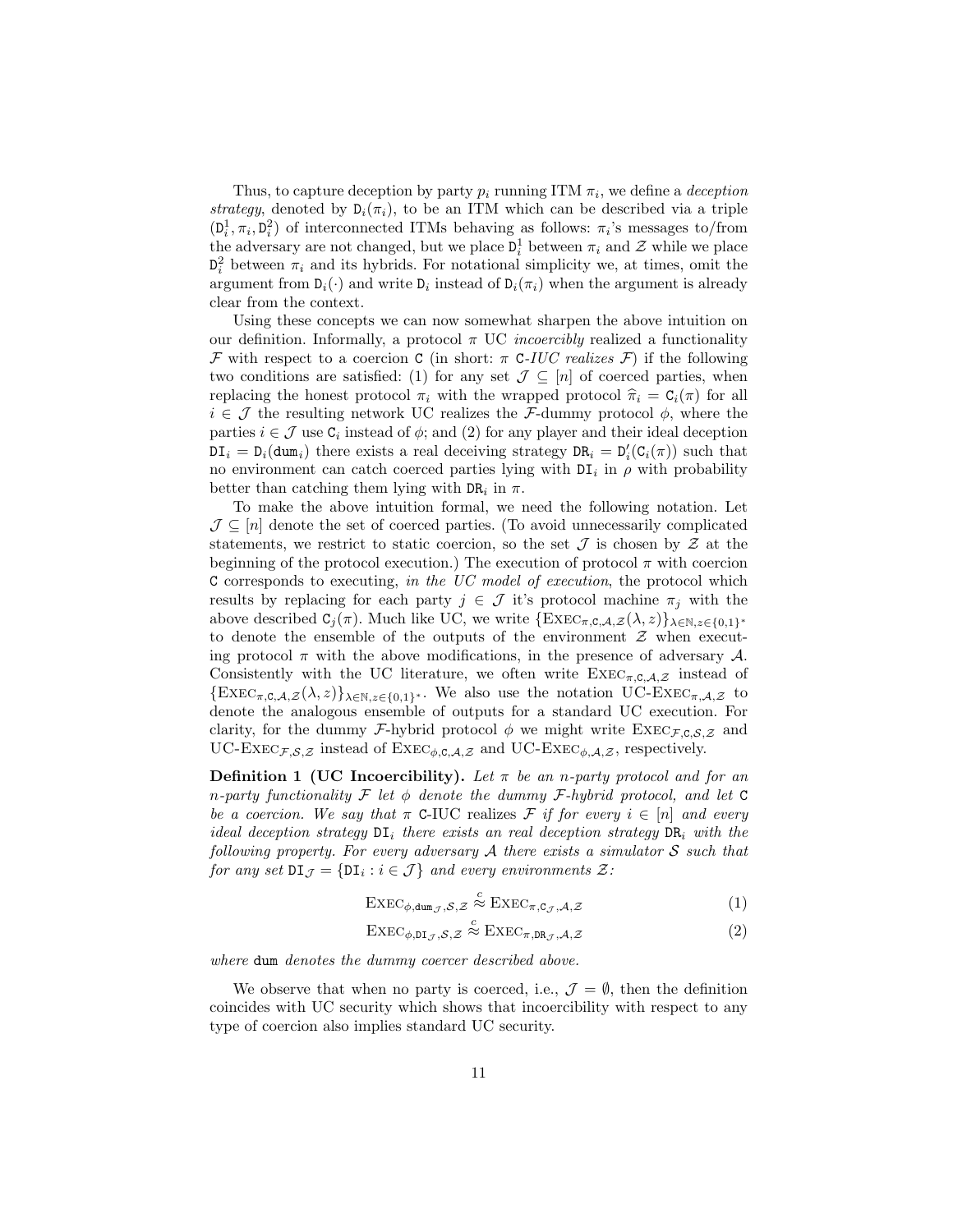### <span id="page-11-0"></span>3 Types of Coercion

Using our definition we can capture the types of coercion previously considered (mainly in the e-voting) literature. These types are specified in this section, where we also prove the composability of the corresponding definitions.

I/O Coercion. As a sanity check we look at a particularly weak form of coercion called *input/output*  $(I/O)$  *coercion*. Intuitively, this corresponds to a setting where a party is being coerced to use a particular input and must return the output of the protocol to the coercer as evidence of it's actions. We capture this formally by defining the  $I/O$  coercion  $C^{io}$  to be identical to the dummy coercion; that is for any protocol machine  $\pi_i$   $C^{io}(\pi_i) = \text{dum}(\pi_i) = \pi_i$ . In particular it faithfully uses the input to  $\pi_i$  supplied by Z and follows the code of  $\pi_i$  during the entire execution, and eventually returns the output back to  $Z$ .

Not surprisingly, we already have I/O-incoercible protocols for a wide variety of functionalities since standard UC realization is equivalent to I/O-incoercible realization.

<span id="page-11-1"></span>**Theorem 1.** In the static corruption model protocol  $\pi$  UC realizes functionality F with static corruptions if and only if  $\pi$  C<sup>io</sup>-IUC realizes F.

An immediate consequence of Theorem [1](#page-11-1) and the UC composition theorem in [\[6\]](#page-16-4) is that I/O-incoercibility is a composable notion.

Semi-honest Coercion (Receipt-Freeness). The type of incoercibility that has been mostly considered in the literature is the so-called receipt-freeness. The idea there is that the coercer expects to be provided with additional evidence of that a specific input was used. In the most severe case such a proof could, for example, be the entire view of a coerced party in the protocol execution.

In the following, we define the semi-honest coercion  $\mathbb{C}^{\text{sh}}$ , which captures receipt freeness: at a high-level, for a given protocol machine  $\pi_i$  the ITM  $\mathcal{C}^{\rm sh}(\pi_i)$ behaves identically to  $\pi_i$  with the only difference that upon being asked by  $\mathcal{Z}$ , ITM  $C^{\text{sh}}(\pi_i)$  outputs all messages it has received from the adversary and it hybrids as well as it's random coins (i.e., the contents of his random tape). Note that, as  $\mathcal Z$  already knows the messages it previously sent to  $C^{\text{sh}}(\pi_i)$ , it can now reconstruct the entire view of  $p_i$  in the protocol.

Intuitively, the output of  $C^{sh}(\pi_i)$  can be used as a receipt that  $p_i$  is running  $\pi_i$ on the inputs chosen by  $\mathcal Z$  as follows. On the one hand, any message  $p_i$  claims to have received over the insecure channels can be confirmed to  $\mathcal Z$  by the informant. On the other hand, for any prefix of receipt causing  $\pi_i$  to send a message over the insecure channel,  $Z$  can check with it's informant if indeed exactly that message was sent by  $p_i$  at that point.

<span id="page-11-2"></span>**Theorem 2.** Let C be a semi-honest coercer, i.e.,  $C = C^{sh}$ . If protocol  $\pi$  C-IUCrealizes functionality F, and protocol  $\sigma$  C-IUC-realizes functionality H in the F-hybrid world, then the composed protocol σ <sup>π</sup> <sup>C</sup>-IUC-realizes functionality <sup>H</sup>.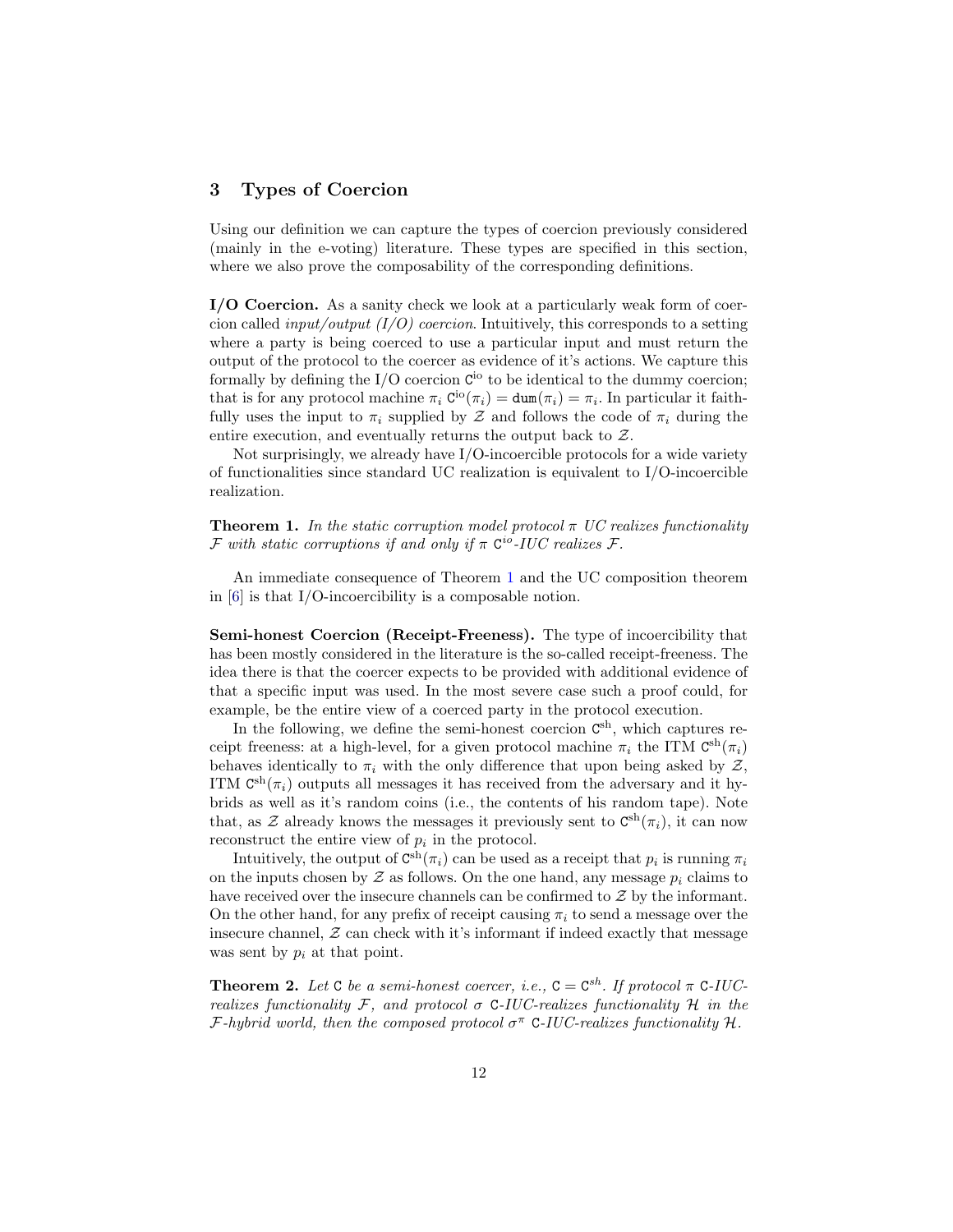Active Coercion. We next turn to defining active coercion. Here, instead of simply requiring a receipt, the coercer takes complete control over the actions of coerced parties. We capture this by introducing the fully-invasive—also referred to as *active* coercion  $C^A$  which allows the environment full control over the coerced party's interfaces. Formally, for any (set of) functionalities  $\mathcal G$  and any G-hybrid protocol  $\pi \overline{C}(\pi_i) = \overline{\phi}_i$  where  $\overline{\phi}_i$  is the G-hybrid dummy coercer's protocol, i.e.,  $\bar{\phi}_i = \text{dum}_i^{\mathcal{G}}$ . A universal composition theorem for incoercibility against active coercion can be proved along the lines of Theorem [2.](#page-11-2)

#### <span id="page-12-0"></span>4 Receipt-Free-Incoercible Multi-Party Computation

In this section we describe a protocol for IUC realizing any (well-formed [\[11\]](#page-16-16)) nparty functionalities  $\mathcal F$  in the presence of semi-honest (i.e. receipt-free) coercions. Our construction makes black-box use of the UC secure protocol by Canetti et al. [\[11\]](#page-16-16) but it can be instantiated also with other (faster) UC secure protocols. In fact, our construction can be seen as a compiler of UC secure protocols to IUC secure protocols in the honestly generated hardware-token setting. Thus, by replacing the call to the protocol in [\[11\]](#page-16-16) with a call to a faster UC secure protocol we obtain a reasonably efficient candidate for universally composable receipt-free voting.

Our protocol (compiler) assumes access to honestly-generated tamper resistant hardware tokens that perform encryption under a key which is secret shared among the parties.

Intuitively, the receipt-freeness of the protocol  $\Pi_{\mathcal{F}}$  can be argued as follows: because the token does not reveal the encryption keys to anyone, the CPA security of the encryption scheme ensures that the adversary cannot distinguish encryptions of some  $x_i$  from encryption of an  $x'_i \neq x_i$ . Thus the real deceiver  $\texttt{DR}_i$ for a coerced  $p_i$  can simply change the input it provides the token according to the ideal deceiver  $DI_i$  and report back to  $Z$  (as part of the receipt) the actual reply to the token. Since we assume  $t + t' < n$  there is at least one share of the decryption key unknown to  $\mathcal Z$  and so it can not immediately detect that the ciphertext given in the receipt doesn't encrypt  $x_i$ . At this point  $\text{DR}_i$  can follow the rest of the protocol honestly and can report the remainder of it's view honestly in the receipt. A formal theorem and proof follow.

The Construction. For simplicity we restrict ourselves to non-reactive functionalities, also known as secure function evaluation (SFE). (The general case can be reduced to this case by using a suitable form of secret sharing for maintaining the secret state of the reactive functionality.) Moreover, we describe our protocols as synchronous protocols, i.e., round-based protocols where messages sent in some round are delivered by the beginning of the next round; such protocols can be executed in UC as demonstrated in [\[24](#page-17-15)[,25\]](#page-17-16). We point out that the protocols in [\[24\]](#page-17-15) assume a global synchronizing clock; however, as noted in [\[24,](#page-17-15)[25\]](#page-17-16), when we do not require guaranteed termination, e.g., in fully asynchronous environments, the clock can be emulated by the parties exchanging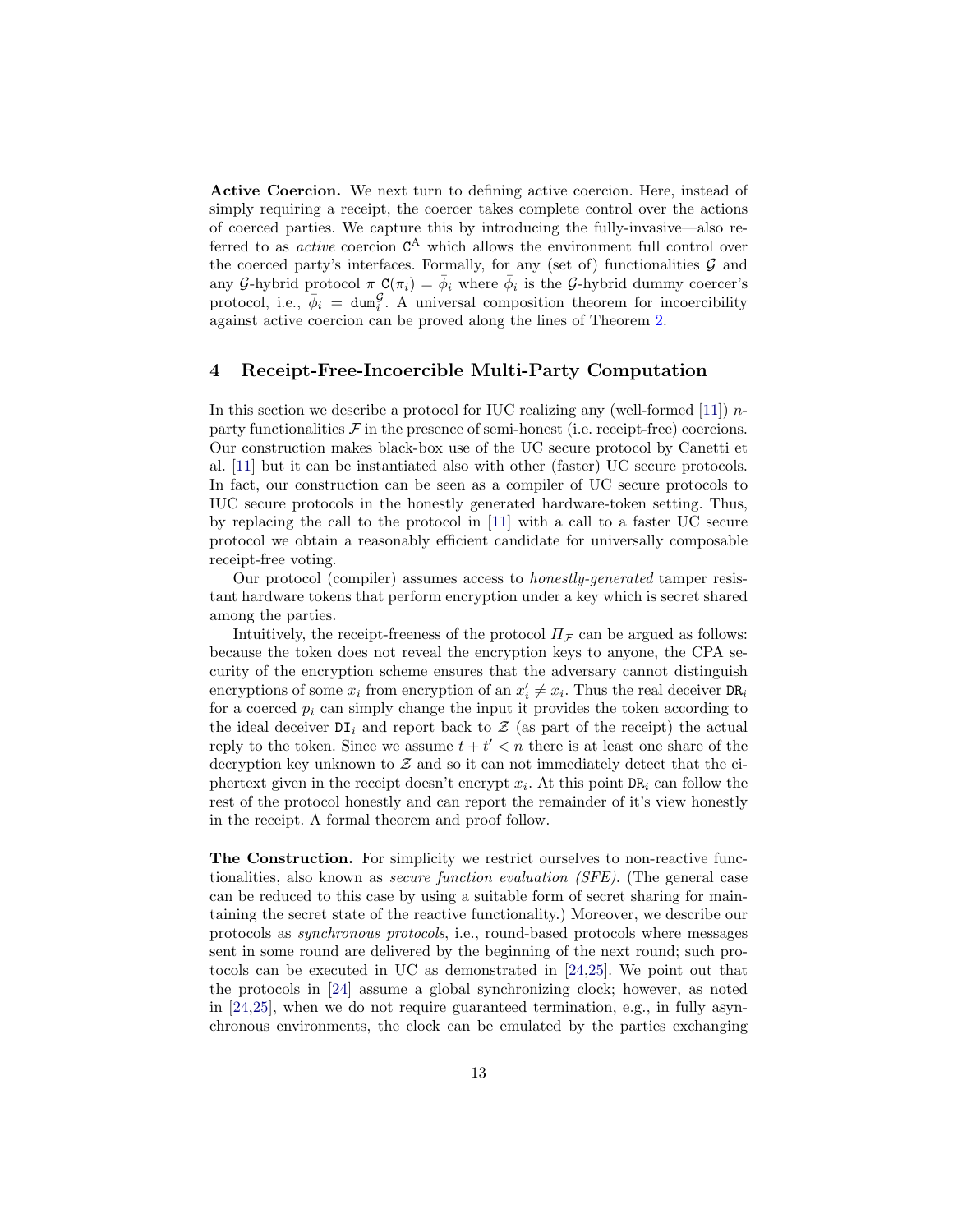dummy synchronization messages. We further assume that the parties have access to a broadcast channel.

Without loss of generality, we assume that the functionality  $\mathcal F$  being computed has a global output obtained by evaluating the function  $f$  on the vector of inputs. The case of local (a.k.a. private) and/or randomized functionalities can be dealt with by using standard techniques (c.f. [\[29\]](#page-17-17).) Furthermore, as is usual with UC functionalities, we assume that  $\mathcal F$  delivers its outputs in a delayed manner—whenever an output is ready for some party the simulator  $S$  is notified and  $\mathcal F$  waits for  $\mathcal S$ 's permission to deliver the output.<sup>[13](#page-13-0)</sup>Finally, to ensure properly synchronized simulation, we need to allow  $S$  to know when honest parties hand their input to the functionality. Thus we assume that the functionality  $\mathcal F$  informs the simulator upon reception of any input  $x_i$  from an honest party  $p_i$ . We point out that as we allow a dishonest majority, we are restricted to security with abort, i.e., upon receiving a special message (abort) from the simulator, the functionality F sets all outputs of honest parties to a special symbol  $\perp$ .

Finally, our protocols makes use of an *authenticated additive n-out-of-n se*cret sharing. Informally, this is an additive secret sharing where each share is authenticated by a digital signature for which every party knows the verification key, buy no party knows the signing key. We refer to the full version for a formal specification of our scheme.

In the remainder of this section we present our protocol and prove its security. We start by describing the hardware token that our protocol needs. The token functionality  $\mathcal{T}_{\text{ThEnc}}$  captures a threshold authenticated encryption token and is described in Figure [2.](#page-14-0) The token is parameterized by an IND-CPA secure symmetric key encryption scheme (Gen, Enc, Dec) and an existentially unforgeable signature scheme (Gen', Sign, Ver). Initially the token generates signature key pair  $(\mathbf{sk}, \mathbf{vk})$ . Then upon request from any party i (or the adversary when  $p_i$  is corrupt) it generates a random encryption key  $k_i$  for  $p_i$  and uses vk to compute an *n*-out-of-*n* authenticated sharing  $k_i$ . Each party  $j \in [n]$  requests it's share  $\langle k_i \rangle_i$ . Subsequently, whenever  $p_i$  requests an encryption of some message m from the token,  $\mathcal{T}_{\text{ThEnc}}$  computes a *fresh* encryption of m under key  $k_i$  and hands the result to  $p_i$ .

Given hybrid access to  $\mathcal{T}_{\text{ThEnc}}(\mathcal{P})$ , our protocol  $\pi_{\mathcal{F}}$  for  $C^{\text{sh}}$ -incoercibly (UC) securely realizing any given functionality  $\mathcal F$  proceeds in three sequential phases:

- 1. In the setup phase, for each player (at their behest) an encryption key is generated and shared with an  $n$ -out-of-n authenticated secret sharing. Formally, for each  $i \in [n]$  a message (keygen, i) is sent by  $p_i$  to the token.<sup>[14](#page-13-1)</sup> Shares are then delivered to parties when they send a keyShare to  $\mathcal{T}_{\text{ThEnc}}$ .
- 2. In the second phase, each  $p_i$  asks the token to encrypt its inputs  $x_i$  under key  $k_i$ , i.e., inputs (encrypt,  $x_i$ , i) to the token  $\mathcal{T}_{\text{ThEnc}}(\mathcal{P})$ .

<span id="page-13-0"></span><sup>&</sup>lt;sup>13</sup> Because we restrict to public-output functions, we can wlog assume that the output is issued in a public delayed manner (c.f., Section [1\)](#page-0-0).

<span id="page-13-1"></span><sup>&</sup>lt;sup>14</sup> Presumably in a real world setting this phase will be executed on behalf of the players by the authority in charge of running the election. Then the tokens with an initialized state can be distributed to the players.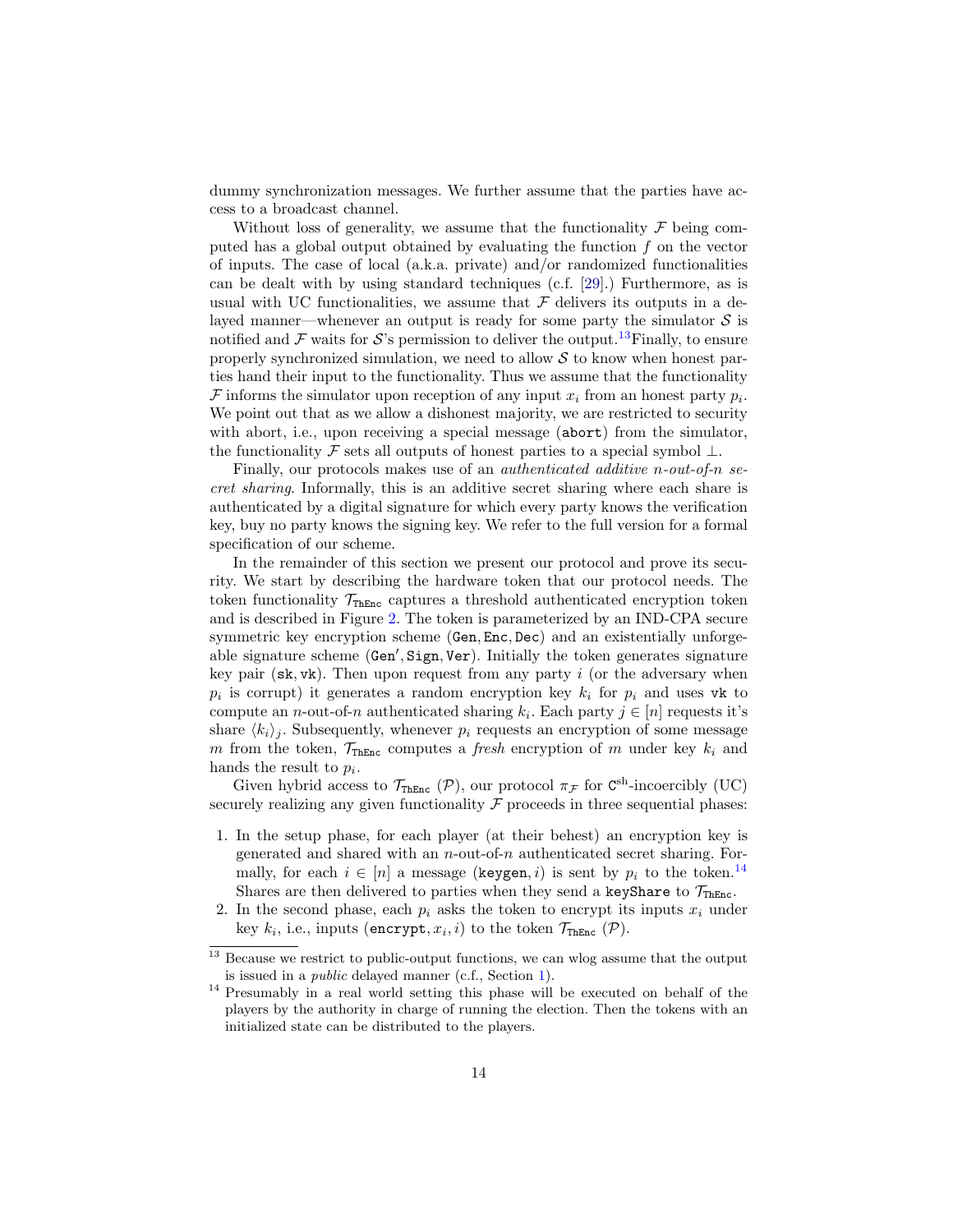3. Finally, in a third phase, the parties invoke a UC secure SFE protocol, e.g., the one from [\[11\]](#page-16-16) denoted by  $\Pi_{\text{CLOS}}$ , to implement the functionality  $\mathcal{F}$ . Roughly speaking,  $\hat{\mathcal{F}}$  receives from each player as input a ciphertext and one key-share for each of the decryption keys  $k_1, \ldots, k_n$ , reconstructs the decryption keys from the shares, and uses them to decrypt the ciphertexts to obtain plaintexts  $\{x_i\}_{i\in[n]}$ . If either reconstruction (i.e. signature verification) or decryption fails then  $\mathcal F$  outputs  $\bot$ . Otherwise it computes and outputs a fresh *n*-out-of-*n* authenticated sharing of the value  $f(x_1, \ldots, x_n)$ . We refer to the full version for a formal description of protocol  $\Pi_{\mathcal{F}}$  and functionality  $\mathcal{F}$ .

#### Functionality  $\mathcal{T}_{\text{ThEnc}}(\mathcal{P})$

The token functionality is parameterized by a symmetric-key CPA encryption scheme (Gen, Enc, Dec), an existentially unforgeable signature scheme (Gen', Sign, Ver), and a security parameter  $\lambda$ . Upon receiving message (keygen, i) from party  $i \in \mathcal{P}$  (or the adversary) if  $p_i$ is honest and a message (keygen, i) has already been received from  $p_i$  then ignore it; otherwise execute the following steps: 1. Sample  $k_i \leftarrow \texttt{Gen}(1^{\lambda})$ . 2. Sample an *n*-out-of-*n* authenticated sharing  $\{\langle k_i \rangle_j\}_{j \in [n]}$  of  $k_i$ . Upon receiving message (keyShare, i, j) from party  $p_i \in \mathcal{P}$ , if share  $\langle k_i \rangle_j$  has not already been sampled then send  $\perp$  to  $p_i$ . Otherwise send it to party *i*. Upon receiving message (encrypt, m, i) from party  $p_i$  for some  $m \in \{0,1\}^*$ , if a key  $k_i$  has not already been sampled then send  $\perp$  to  $p_i$ . Otherwise compute a fresh encryption  $e_i = \text{Enc}_{k_i}(m)$  and send it to  $p_i$ .

<span id="page-14-0"></span>Fig. 2: Threshold Encryption Token Functionality

The security of protocol  $\Pi_{\mathcal{F}}$  is argued as follows: As long as there is at least one honest party, the adversary will not get information about any of the encryption keys  $k_i$ . This follows from the security of the encryption scheme (Gen, Enc, Dec) used by the token and the privacy of the protocol  $\Pi_{\text{CLOS}}$ . Thus the simulator can simulate the entire protocol execution by simply using encryptions of random messages to simulate the tokens responses and storing local (simulated) copied of coerced parties. The unforgeability of the signatures used by the token to authenticate the shares will guarantee that the adversary cannot alter the input of honest or coerced parties by giving faulty inputs to the execution of  $\Pi_{\text{CLOS}}$ .

**Theorem 3.** Let  $F$  be a n-party well-formed functionality as above. Further let (Gen, Enc, Dec) be an encryption scheme secure against chosen plaintext attacks (IND-CPA) and (Gen', Sign, Ver) be an existentially unforgeable signature scheme. Then the protocol  $\Pi_{\mathcal{F}}$   $\mathsf{C}^{sh}\text{-}incoercibly$  (UC) securely realizes the functionality  $F$  in the static corruption model in the presence of any t corrupted and  $t'$  coerced parties where  $t + t' < n$ .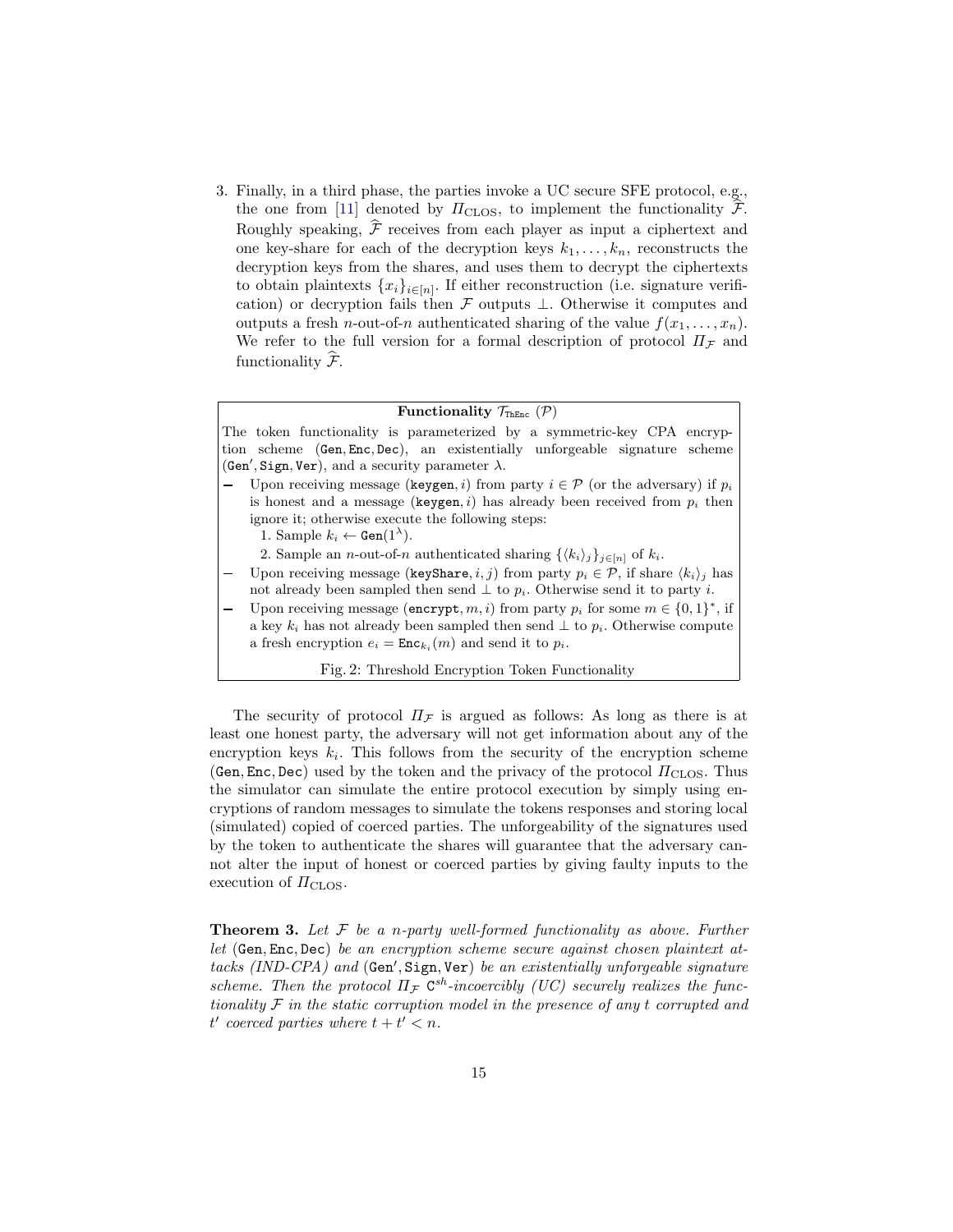## <span id="page-15-0"></span>5 Active-Incoercible Multi-Party Computation

In this section we consider the strongest form of coercion, namely active coercions. Recall that these essentially turn a coerced party into a dummy party with all interaction driven by  $Z$ . It turns out that the protocol from the previous section achieving semi-honest-incoercibility can also be shown to achieve full active-incoercibility. There are two key differences between the two security notions which must be addressed in the proof.

- 1. In a simulation for a semi-honest coerced party  $p_i$ , the simulator  $S$  must maintain a simulated internal state of  $p_i$  so that it can always respond to a receipt request from  $Z$ . However no such requirement is placed on  $S$  for active coercions making the job of  $S$  easier in this respect.
- 2. On the other hand, say  $\mathcal Z$  instructs a coerced (non-deceiving) party  $p_i$  to give input x to  $\mathcal F$ . In both the semi-honest and active case in the ideal worlds  $p_i$ will forward x to F. Moreover in the semi-honest case  $p_i$  would use x as input to the honest protocol. However case of an active coercion  $\mathcal Z$  is essentially running the protocol on behalf of  $p_i$  as it wishes. Thus their is no guarantee that x will be the effective input of  $p_i$  in such a protocol execution. So  $\mathcal{S}$ must now extract the effective input of  $p_i$  during the protocol execution and force  $p_i$  to submit that as input to F in place of x. (Indeed, this is where S uses the property that parties have *delayed* input to  $\mathcal{F}$ .) Otherwise the two world would, in general, be distinguishable.

**Theorem 4 (Active-incoercibility).** Let  $\mathcal F$  be a n-party well-formed functionality as above. Further let (Gen, Enc, Dec) be an encryption scheme secure against chosen plaintext attacks (IND-CPA) and (Gen', Sign, Ver) be an existentially unforgeable signature scheme. Then the protocol  $\Pi_{\mathcal{F}}$   $C^A$ -incoercibly (UC) securely realizes the functionality  $\mathcal F$  in the static corruption model in the presence of any t corrupted and t' coerced parties where  $t + t' < n$ .

#### 6 Acknowledgements

Rafail Ostrovsky was supported in part by NSF grants 09165174, 1065276, 1118126 and 1136174, US-Israel BSF grant 2008411, OKAWA Foundation Research Award, IBM Faculty Research Award, Xerox Faculty Research Award, B. John Garrick Foundation Award, Teradata Research Award, Lockheed-Martin Corporation Research Award, and the Defense Advanced Research Projects Agency through the U.S. Office of Naval Research under Contract N00014 - 11 -1-0392. The views expressed are those of the author and do not reflect the official policy or position of the Department of Defense or the U.S. Government. Vassilis Zikas was supported in part by the Swiss National Science Foundation (SNF) via the Ambizione grant PZ00P-2142549.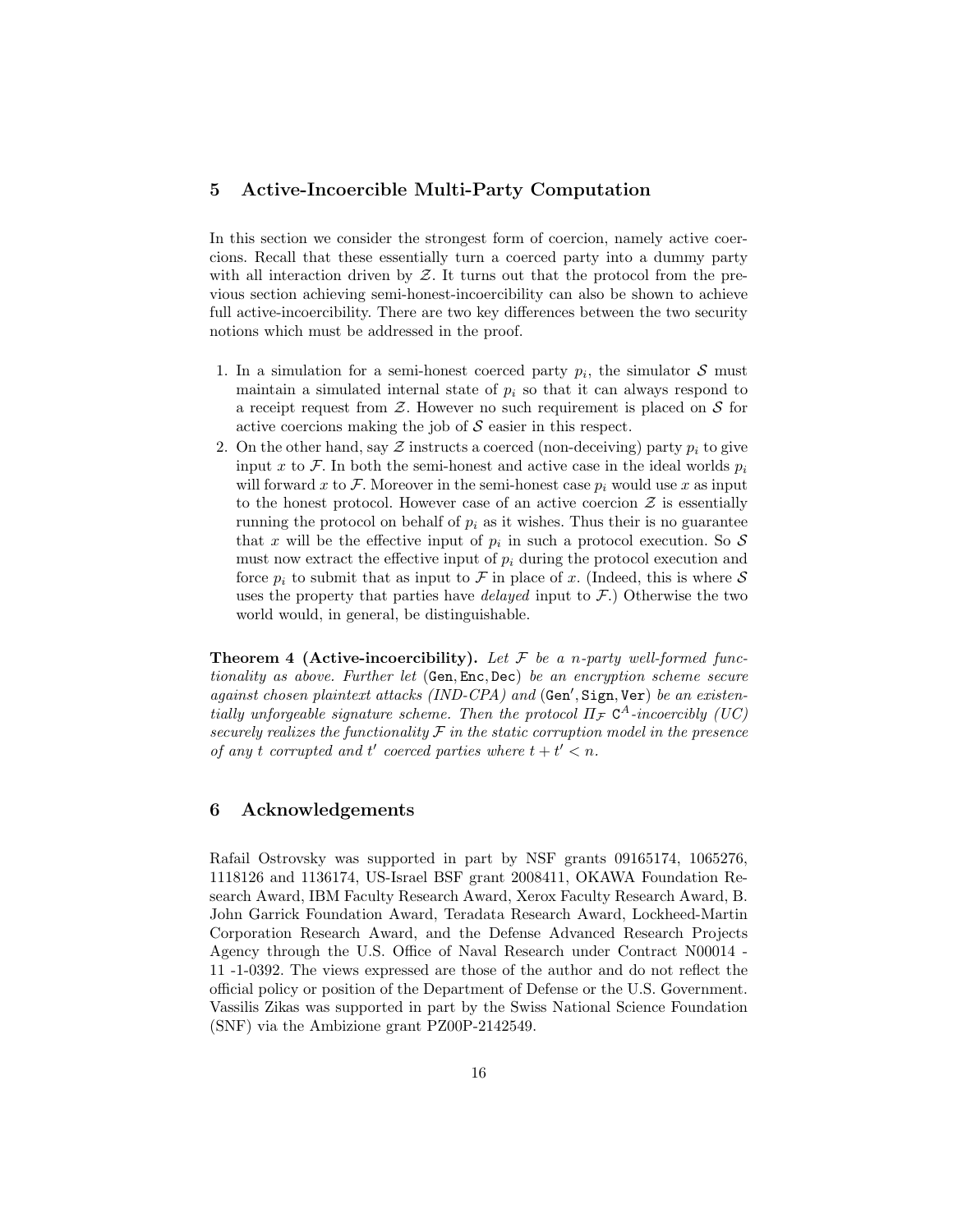#### References

- <span id="page-16-11"></span>1. M. Backes, C. Hritcu, and M. Maffei. Automated verification of remote electronic voting protocols in the applied pi-calculus. In CSF, pages 195–209. IEEE Computer Society, 2008.
- <span id="page-16-3"></span>2. M. Backes, B. Pfitzmann, and M. Waidner. The reactive simulatability (RSIM) framework for asynchronous systems. Information and Computation, 205(12):1685–1720, December 2007.
- <span id="page-16-1"></span>3. M. Ben-Or, S. Goldwasser, and A. Wigderson. Completeness theorems for noncryptographic fault-tolerant distributed computation (extended abstract). In 20th ACM STOC, pages 1–10. ACM Press, May 1988.
- <span id="page-16-9"></span>4. J. C. Benaloh and D. Tuinstra. Receipt-free secret-ballot elections (extended abstract). In 26th ACM STOC, pages 544–553. ACM Press, May 1994.
- <span id="page-16-13"></span>5. R. Canetti. Security and composition of multiparty cryptographic protocols. Journal of Cryptology, 13(1):143–202, 2000.
- <span id="page-16-4"></span>6. R. Canetti. Universally composable security: A new paradigm for cryptographic protocols. In 42nd FOCS, pages 136–145. IEEE Computer Society Press, Oct. 2001.
- <span id="page-16-14"></span>7. R. Canetti, Y. Dodis, R. Pass, and S. Walfish. Universally composable security with global setup. In S. P. Vadhan, editor,  $TCC 2007$ , volume 4392 of LNCS, pages 61–85. Springer, Feb. 2007.
- <span id="page-16-7"></span>8. R. Canetti, C. Dwork, M. Naor, and R. Ostrovsky. Deniable encryption. In B. S. Kaliski Jr., editor, CRYPTO'97, volume 1294 of LNCS, pages 90–104. Springer, Aug. 1997.
- <span id="page-16-5"></span>9. R. Canetti and R. Gennaro. Incoercible multiparty computation (extended abstract). In FOCS, pages 504–513. IEEE Computer Society, 1996.
- <span id="page-16-6"></span>10. R. Canetti, S. Goldwasser, and O. Poburinnaya. Adaptively secure two-party computation from indistinguishability obfuscation. In Y. Dodis and J. B. Nielsen, editors, TCC 2015, Part II, volume 9015 of LNCS, pages 557–585. Springer, Mar. 2015.
- <span id="page-16-16"></span>11. R. Canetti, Y. Lindell, R. Ostrovsky, and A. Sahai. Universally composable twoparty and multi-party secure computation. In 34th ACM STOC, pages 494–503. ACM Press, May 2002.
- <span id="page-16-2"></span>12. D. Chaum, C. Crépeau, and I. Damgård. Multiparty unconditionally secure protocols (extended abstract). In 20th ACM STOC, pages 11–19. ACM Press, May 1988.
- <span id="page-16-17"></span>13. D. Chaum, M. Jakobsson, R. L. Rivest, P. Y. A. Ryan, J. Benaloh, M. Kutylowski, and B. Adida, editors. Towards Trustworthy Elections, New Directions in Electronic Voting, volume 6000 of Lecture Notes in Computer Science. Springer, 2010.
- <span id="page-16-8"></span>14. E. E. Commision. Internet voting in estonia, October 2013.
- <span id="page-16-10"></span>15. S. Delaune, S. Kremer, and M. Ryan. Coercion-resistance and receipt-freeness in electronic voting. In CSFW, pages 28–42. IEEE Computer Society, 2006.
- <span id="page-16-12"></span>16. S. Delaune, S. Kremer, and M. Ryan. Verifying privacy-type properties of electronic voting protocols: A taster. In Chaum et al. [\[13\]](#page-16-17), pages 289–309.
- <span id="page-16-15"></span>17. S. Garg, C. Gentry, S. Halevi, M. Raykova, A. Sahai, and B. Waters. Candidate indistinguishability obfuscation and functional encryption for all circuits. In  $54$ th FOCS, pages 40–49. IEEE Computer Society Press, Oct. 2013.
- <span id="page-16-0"></span>18. O. Goldreich, S. Micali, and A. Wigderson. How to play any mental game or A completeness theorem for protocols with honest majority. In A. Aho, editor, 19th ACM STOC, pages 218–229. ACM Press, May 1987.